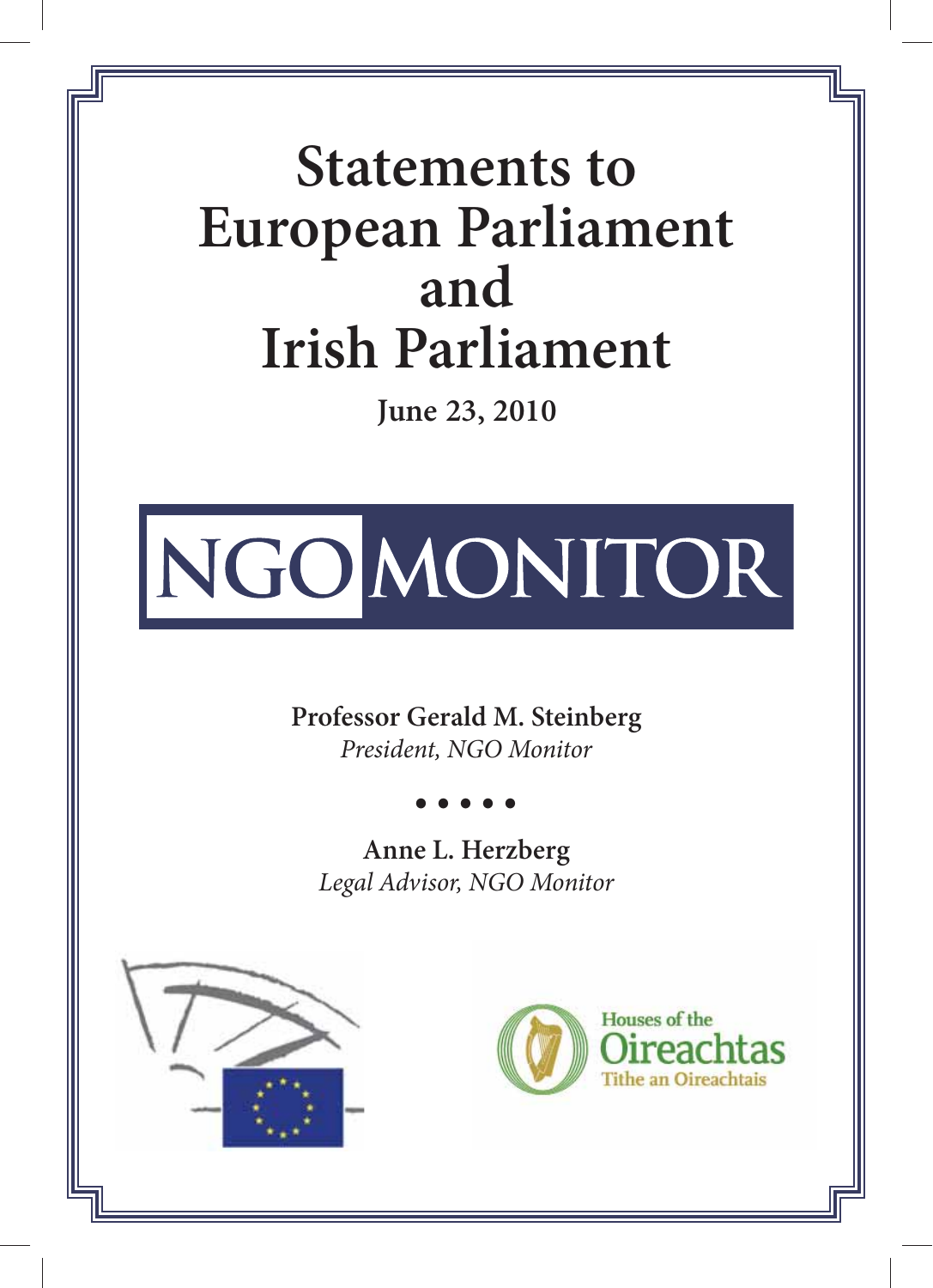NGO Monitor's mission is to provide information and analysis, promote accountability, and support discussion on the reports and activities of NGOs claiming to advance human rights and humanitarian agendas in the framework of the Arab-Israeli conflict.

**NGO Monitor was founded jointly with the Wechsler Family Foundation NGO Monitor is a project of the Amutah for NGO Responsibility (R.A. 580465508) ©2010 NGO Monitor. All rights reserved.**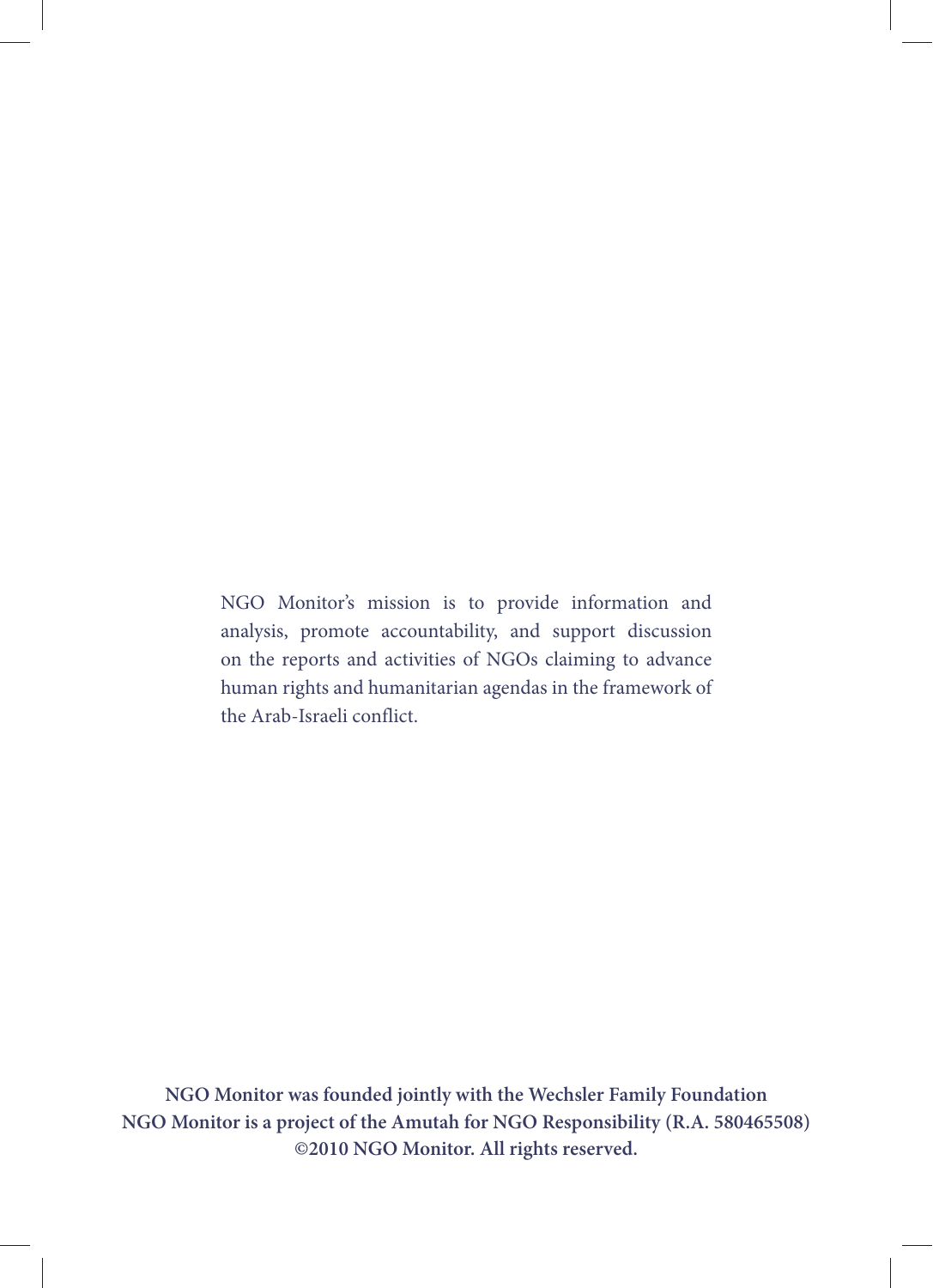#### **CONTENTS**

#### **Professor Gerald M. Steinberg** *President, NGO Monitor* **"Analysis of EU funding for Political NGOs in the Arab-Israeli Conflict: Secrecy, Demonization and Manipulation"**

| Agenda – European Parliament:             |  |
|-------------------------------------------|--|
| Subcommittee on Human Rights Page 3       |  |
|                                           |  |
| Prof. Steinberg's Prepared Remarks Page 6 |  |

**• • • • •**

#### **Anne L. Herzberg** *Legal Advisor, NGO Monitor* **"The Durban Strategy and the Politicization of Human Rights: HRW, Amnesty, and Goldstone"**

| Agenda - Irish Parliament:                   |  |
|----------------------------------------------|--|
|                                              |  |
|                                              |  |
| Anne L. Herzberg's Prepared Remarks  Page 26 |  |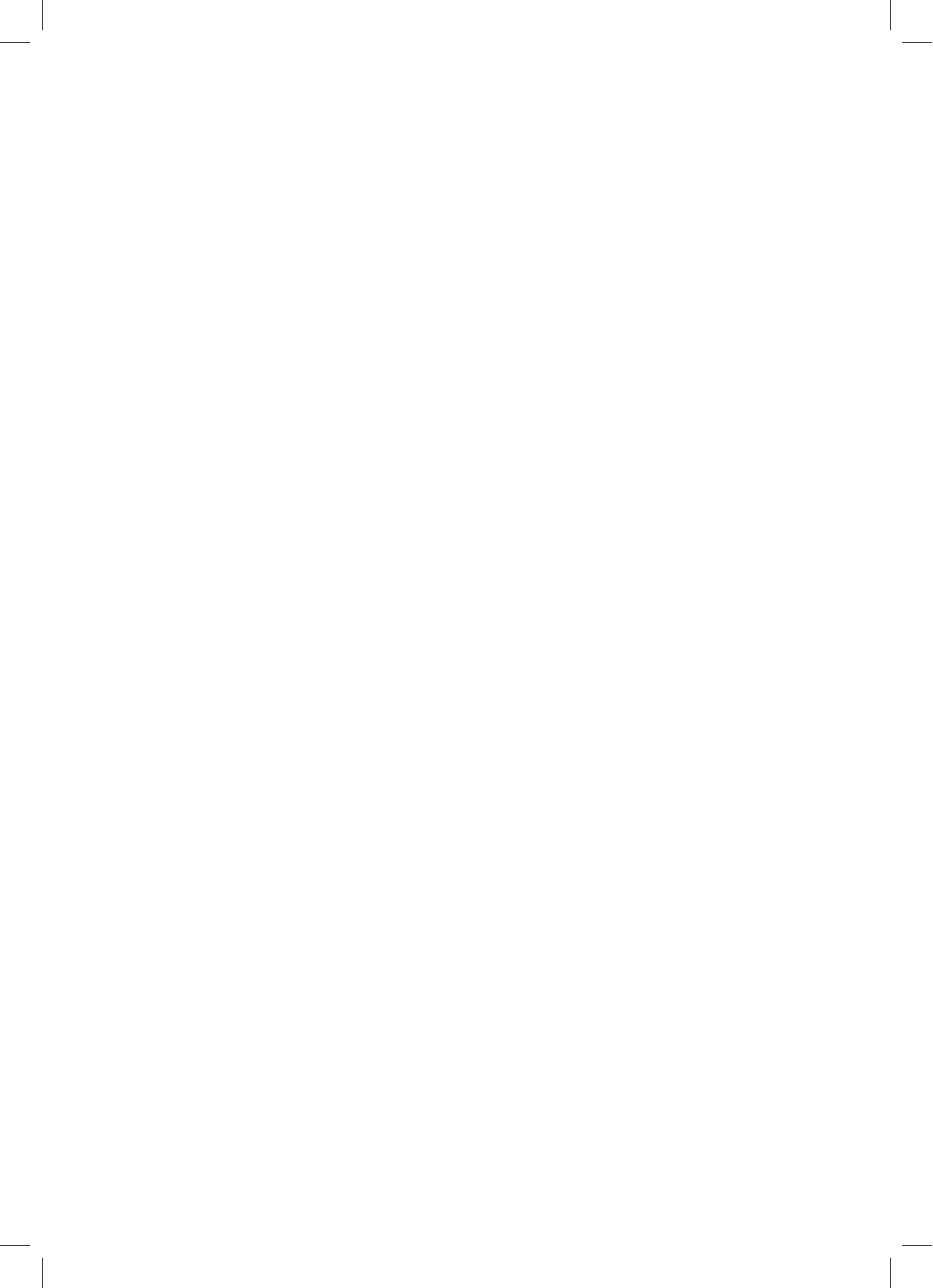#### **AGENDA – EUROPEAN PARLIAMENT: SUBCOMMITTEE ON HUMAN RIGHTS**

*3*

**Programme 18.00-20.00h**

**Meeting 23 June 2010**

**Exchange of views on the Situation of NGOs and civil society in Israel**

18.00h Opening remarks by MEP Heidi Hautala

Presentations by NGOs (total 30 minutes)

Dr. Ishai Menuchin *Executive Director, Public Committee against Torture in Israel (PCATI)*

> Mr. Jafar Farah *Director, Mossawa Center*

Ms. Nathalie Stanus *Euro-Mediterranean Human Rights Network (EMHRN) and International Federation for Human Rights (FIDH)*

Mr. Zvi Tal *Deputy Ambassador of the Mission of Israel to the European Union*

> **Prof. Gerald M. Steinberg** *President, NGO Monitor*

Mr. Riccardo Serri *European Commission (DG RELEX)*

Discussion with Members of DROI and other members invited to be present

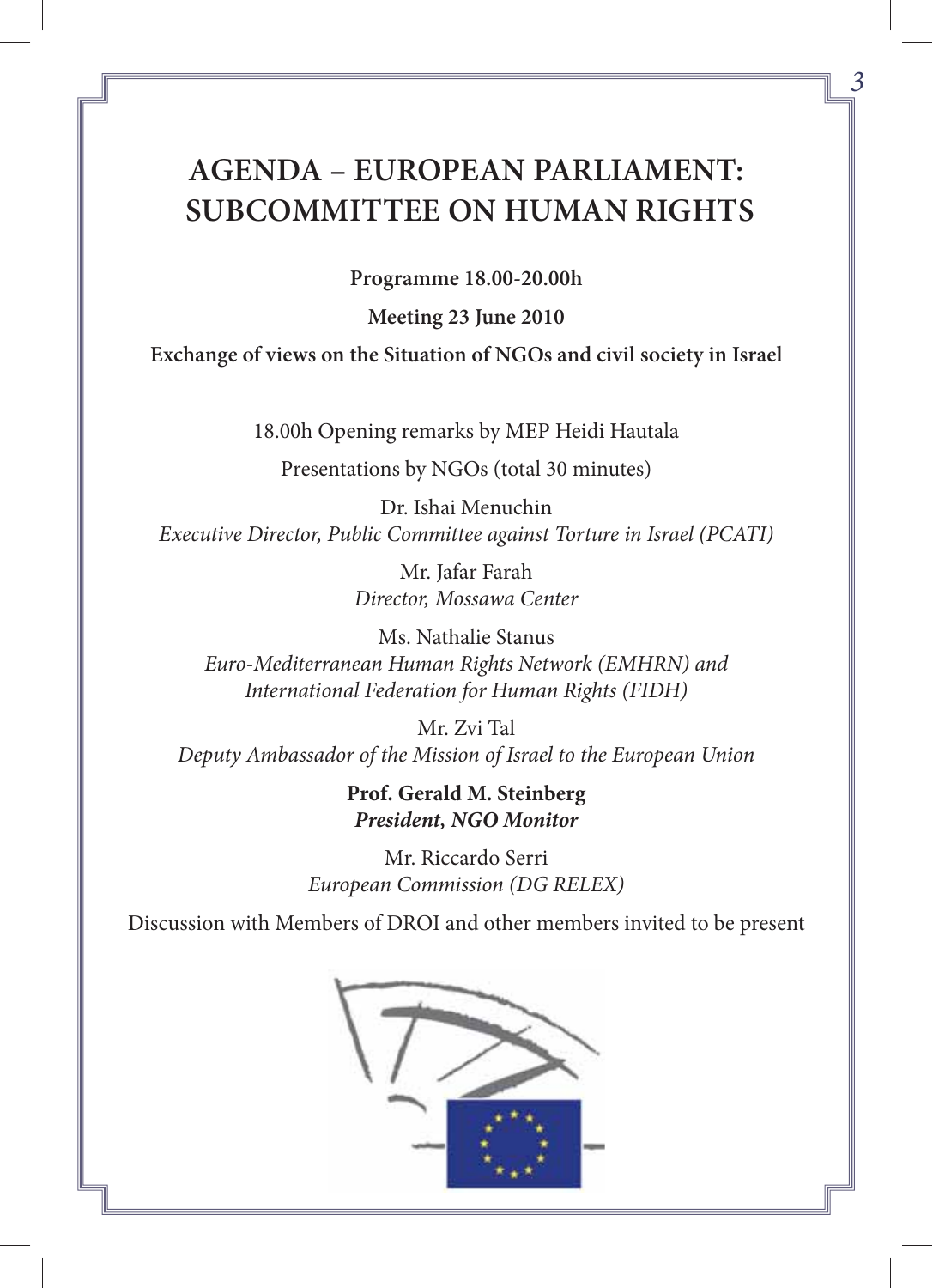#### **BACKGROUND**

On June 23, 2010, the European Parliament Subcommittee on Human Rights held a session on the "Situation of NGOs and Civil Society in Israel." Professor Gerald Steinberg addressed the problems resulting from European funding for Palestinian and Israeli civil society organizations. His participation was challenged unsuccessfully by the EU-funded NGOs which had initiated this session through supportive MEPs.

Following 30 minutes of presentations by NGO officials from the Public Committee Against Torture in Israel (PCATI), Mossawa, and the International Federation of Human Rights (FIDH), also speaking for the Euro-Mediterranean Human Rights Network (EMHRN), Prof. Steinberg discussed the central involvement of Europeanfunded NGOs in BDS (boycott, divestment and sanctions), "lawfare," and demonization campaigns. He also addressed NGO biases and double standards, false or unverifiable allegations, and distortions of international law that undermine the moral foundations of universal human rights.

During the discussion, members of the European Parliament (MEPs) raised issues related to transparency and NGO funding processes, including a request for a closed session with European Commission budget officials. Another MEP asked the representative from Mossawa, Jafar Farah, to explain contradictions in claims regarding discrimination against Israeli-Arab citizens.

In other remarks, MEP Proinsias De Rossa (Ireland) illustrated the double standards of some European politicians: He attacked the absence of chocolate and jam in Hamas-controlled Gaza, but was silent regarding Gilad Shalit, the Israeli soldier held since 2006 without access to Red Cross visitation.

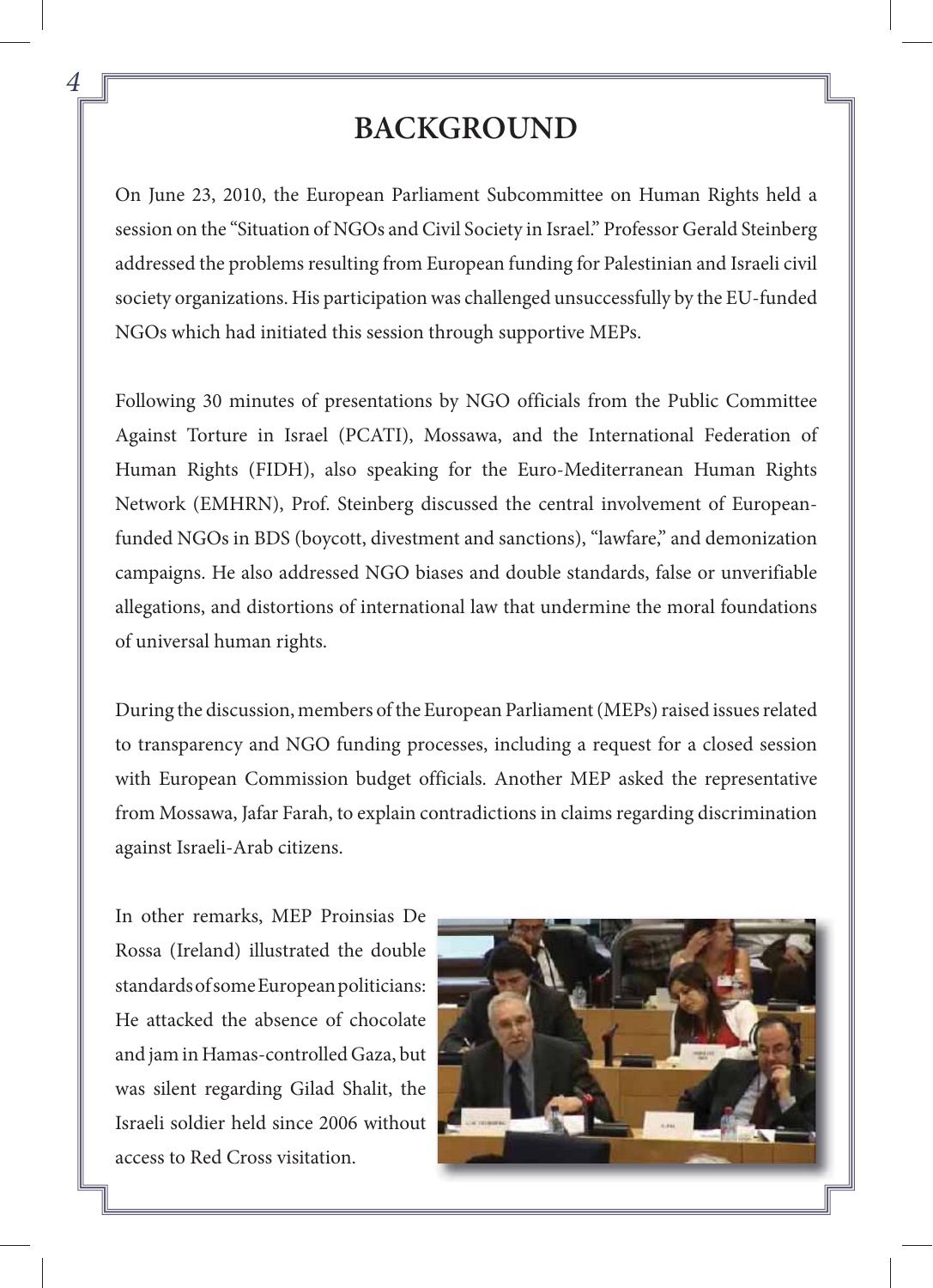### eu*observer*.com

Excerpted from EU Observer – Wednesday, June 30, 2010

#### **EU accused of meddling in Israeli democracy**

Leigh Phillips

EUOBSERVER / BRUSSELS – Professor Gerald Steinberg, NGO Monitor president, was in Brussels last week to speak with MEPs and Israel's EU mission promoted his work among journalists.

*5*

The EU gives "public funds to a small group of opposition groups in an effort to manipulate the political process," he told eurodeputies.

"In violation of the principle that democracies do not attempt to manipulate or interfere with the internal political processes in other democracies, anonymous European officials in charge of NGO allocations seek to exploit a minority group of Israelis to impose EU-favoured policies on the wider Israeli public. I don't see it as a conspiracy. But with the EU lack of transparency in general, it is very hard to sort out."

He compared the sums, amounting to 68.8 million shekels (€15 million) since 2006 for Israeli civil society groups including B'Tselem, Peace Now, the Public Committee Against Torture in Israel, Mossawa and Physicians for Human Rights Israel, whom he terms "radical fringe" NGOs, to the €15 million annually Israel spends internationally on its public diplomacy efforts.

Mr Steinberg also named Amnesty International, Human Rights Watch and Oxfam as part of what he calls "third-generation warfare" against Israel. First came attacks from nation-states, he says; second came violence from nonstate actors such as the PLO and the Intifada uprisings; and now the new form of war that is being mounted against the Jewish state comes in the form of human rights discourse that aims to "delegitimise" its right to exist.

"Across the board, these organisations cast Israel as having a poor record on human rights. They have a structural bias against Israel and they are very active in the demonisation and delegitimisation campaign of Israel," he said.

He highlighted a November 2008 conference in Cairo that was funded by Oxfam and the EU entitled "Impunity and Prosecution of Israeli War Criminals," saying plans were hatched at the event for two Belgian lawyers to later target Israeli officials with legal claims in Belgium on war crimes.

"Why is the EU giving money to private Israeli organisations?" he said. "With the EU and these groups clinging to secrecy so stubbornly, it suggests that there's something going on under the surface."

*Available at: www.euobserver.com/9/30383*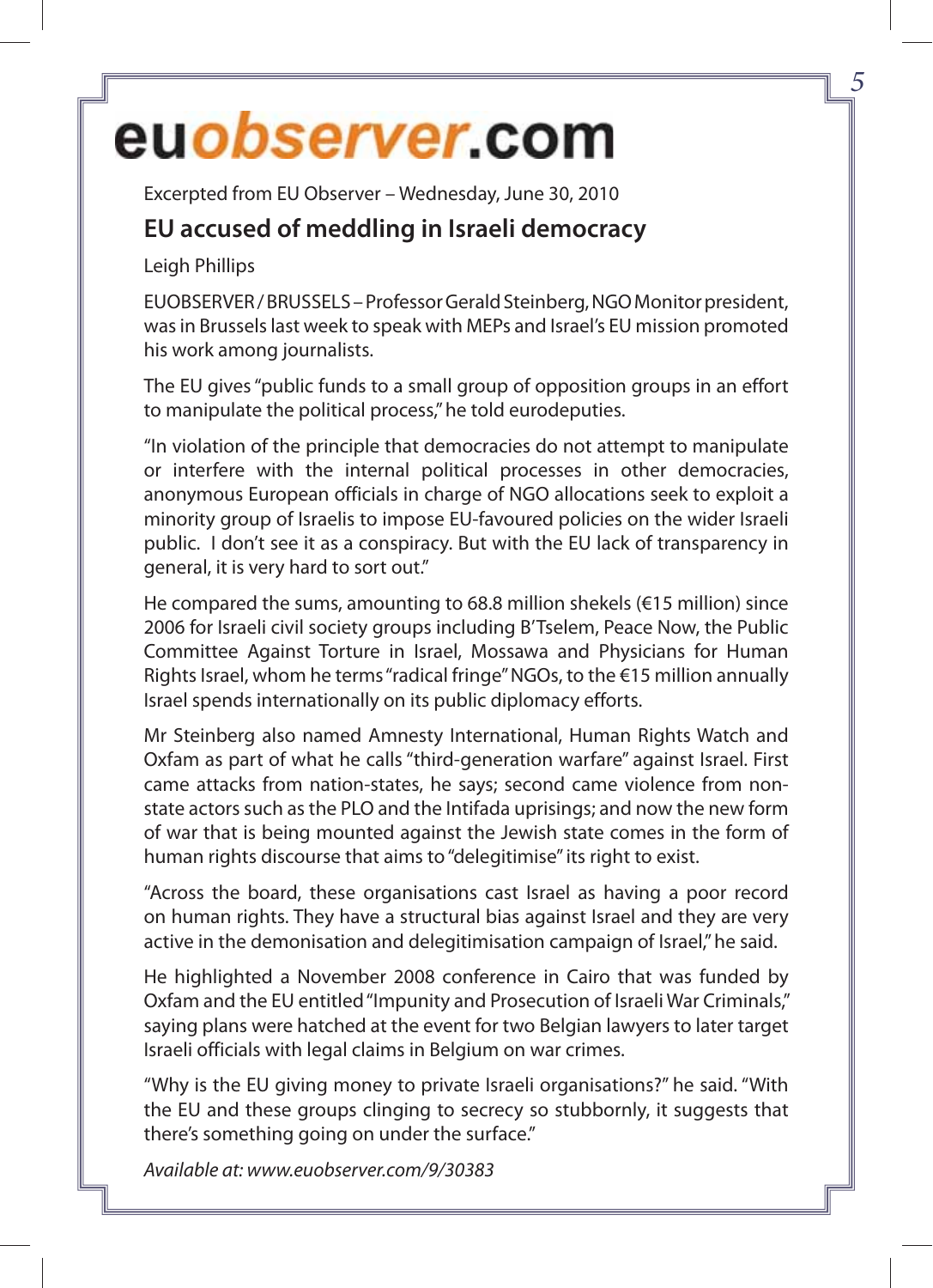#### **Professor Gerald M. Steinberg**

*President, NGO Monitor*

Prepared Remarks to the European Parliament Subcommittee on Human Rights

*Brussels, Belgium*

#### **"Analysis of EU funding for Political NGOs in the Arab-Israeli Conflict: Secrecy, Demonization and Manipulation"**

June 23, 2010 (Revised July 5, 2010)

I thank the committee for inviting me to address this important forum. Before my remarks, I wish to note that I have no connection with, nor receive any funding from the Israeli or any other government, and do not speak on behalf of anyone other than myself and NGO Monitor, which is an independent Israeli civil society organization.

I am here to discuss the policies of and the role played by the European Union (EU) in funding numerous Palestinian, Israeli, and other non-governmental organizations (NGOs) and "civil society" organizations (CSOs). The EU provides large sums of taxpayer funds for political advocacy through programs such *responses.*as Partnership for Peace, the European Instrument for

*Projects supported by the EU systematically ignore Palestinian attacks, while condemning Israeli* 

Human Rights and Democracy (EIDHR), EMHRN, and the Anna Lindh Foundation.

The declared intentions are positive, but when the details of this funding are examined, many problems emerge. Projects supported by the EU systematically ignore Palestinian attacks, while condemning Israeli responses, with blanket accusations of "racism," violations of "all international human laws and rules," "torture", "never ending colonial and expansionist desires," sexual attacks against Arab women,<sup>2</sup> and similar incendiary

<sup>1</sup> ARIJ, Toward annexing Palestinian lands to the Israeli State: "New Israeli Military Orders to Fortify the Apartheid Israeli Segregation Plan in Hebron Governorate," February 7, 2009.

<sup>&</sup>lt;sup>2</sup> Mada al-Carmel, "My Land, Space, Body and Sexuality: Palestinians in the Shadow of the Wall," November 9, 2009. Available at: http://www.jensaneya.org/english/shownews.php?ID=467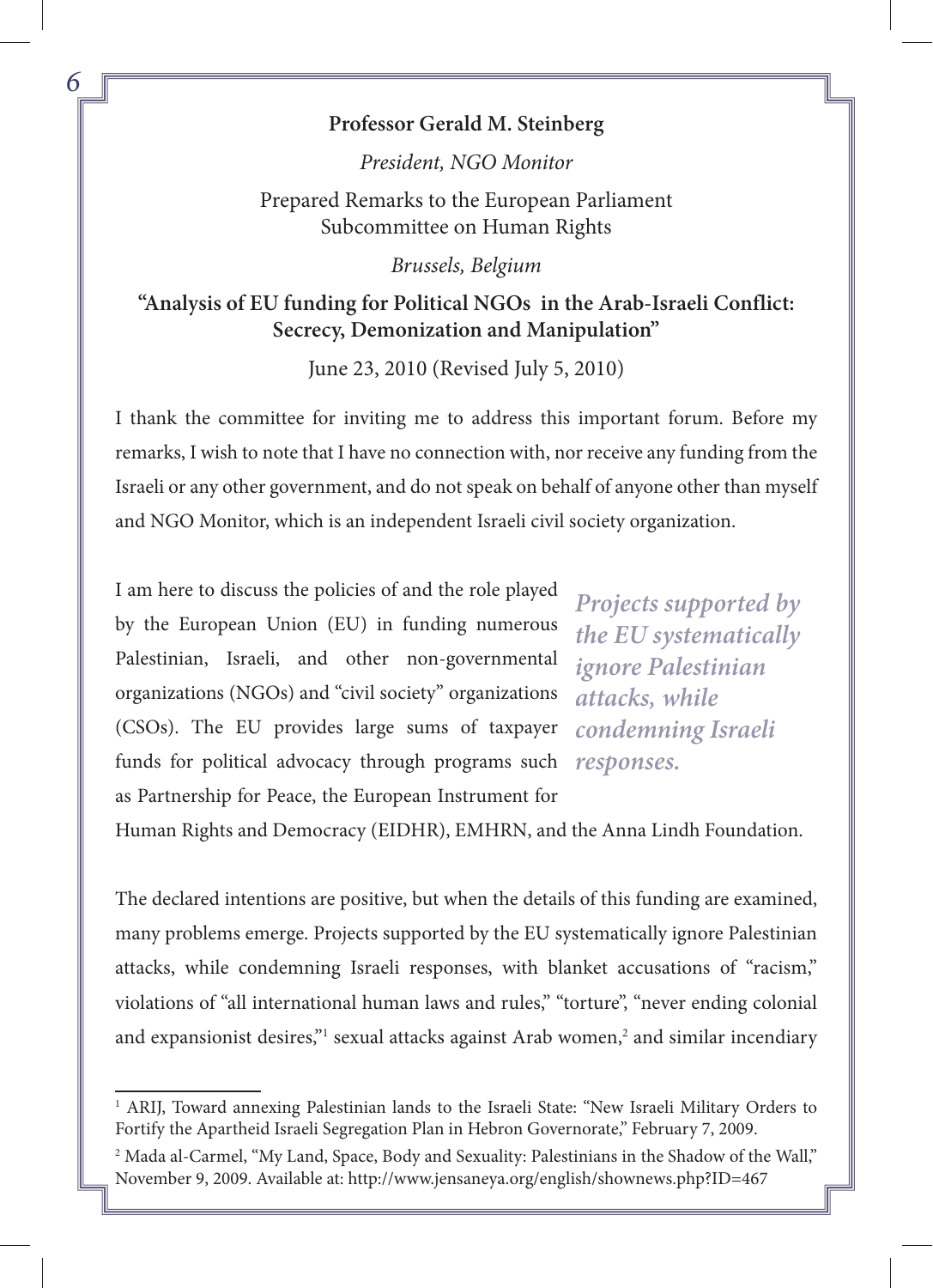allegations. EU projects fund Palestinianled conferences to plan the "Extra-judicial Executions and Prosecution of Israelis Suspected of Committing War Crimes,"3 with proceedings broadcast on Al Jazeera *Israel.*

*EU-funded political advocacy organizations lead the campaign embodying the "third generation" of warfare against*

*7*

clearly showing the banner thanking the European Union.<sup>4</sup> You can understand how this is seen in Israel, and how it affects relations between Israelis and the European Union.

These are not isolated exceptions. NGO Monitor's systematic research during the past eight years, analyzed through the models of conflict management and negotiation, demonstrates that, in practice, much of this EU funding does not match the intentions.<sup>5</sup> No evidence has been produced showing that these programs have contributed to a stable and lasting two-state solution. Instead, the evidence demonstrates that many of the recipients fuel the conflict, increase the already formidable barriers to compromise and mutual acceptance between Israelis and Palestinians, create friction between Europe and Israel, and empower divisive groups and individuals.

EU-funded political advocacy organizations lead the campaign embodying the "third generation" of warfare against Israel. These NGOs are key participants in BDS (boycotts, divestment, and sanctions), "lawfare," and demonization campaigns, based on the 2001 Durban NGO Forum in which 1,500 NGOs adopted the strategy of "complete and total isolation of Israel as an apartheid state ... the imposition of mandatory and comprehensive sanctions and embargoes, the full cessation of all links (diplomatic, economic, social,

<sup>&</sup>lt;sup>3</sup> PCHR, "PCHR Co-hosts Cairo Conference on Extra-judicial Executions and Prosecution of Israelis Suspected of Committing War Crimes," November 9, 2008. Available at: http://www. pchrgaza.org/files/PressR/English/2008/2008/53-2008.html

<sup>4</sup> PCHR, "The Principle and Practice of Universal Jurisdiction: PCHR's Work in the Occupied Palestinian territory," 2010, p. 175. Available at: http://pchrgaza.org/files/Reports/English/pdf\_ spec/PCHR-UJ-BOOK.pdf

<sup>5</sup> Steinberg, Gerald M. "Europe's Hidden Hand: NGO Monitor study on EU funding for political NGOs in the Arab Israeli conflict." NGO Monitor Monograph Series, April 2008. Available at: http://www.ngo-monitor.org/data/images/File/NGO\_Monitor\_EU\_Funding\_Europes\_Hidden\_ Hand.pdf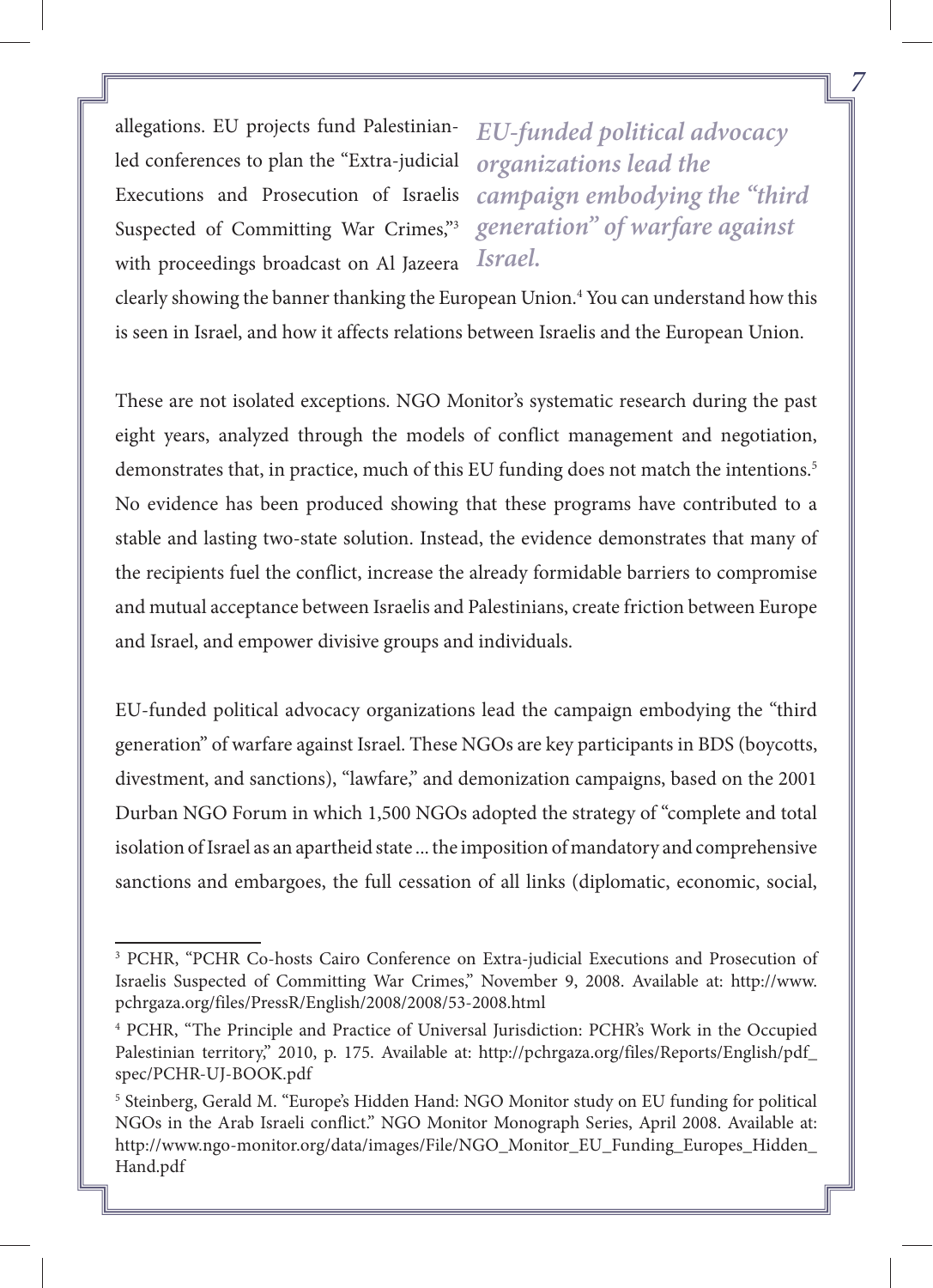aid, military cooperation and training) between all states and Israel."6 The goal, as clearly stated in many publications and speeches, is to end Jewish national self-determination using the façade of human rights.

Consistent and blatant NGO biases and double standards are also undermining the moral foundations of universal human rights, through cynical double standards, false or unverifiable allegations, and distorted versions of international law. In sharp contrast to the central role of EU-funded NGOs in promoting the Goldstone Report that falsely indicted Israel for alleged "war crimes,"7 we found few instances in which EU-funded

human rights organizations spoke out clearly against abuses by Palestinians. Neither have EU-funded groups advanced the human rights of Israelis.

Instead, behind the façade of civil society – which, in a democracy such as Israel's, grows out of that society – the EU and its member states are seen as giving public funds to a small number of opposition groups in an effort to manipulate the political process. In violation

*The EU and its member states share none of the costs when misguided peace efforts fail, including mass terror and many Israeli deaths.*

of the principle that democracies do not attempt to manipulate or interfere with the internal political processes in other democracies, anonymous European officials in charge of NGO allocations seek to exploit a minority group of Israelis to impose EUfavored policies on the wider Israel public. (While Europe provides funds that give these NGOs influence in Israeli society, the EU and its member states share none of the costs when misguided peace efforts fail, including mass terror and many Israeli deaths.)

Furthermore, the EU's extreme secrecy with respect to funding and evaluation processes for these political NGOs, in violation of due process and transparency, increases this

 $^6$  "WCAR NGO Forum Declaration, SANGONeT, September 3, 2001 Available at: http://www. racism.org.za/index-2.html.

<sup>7</sup> "Made in Europe: How government funded NGOs shaped the Goldstone report." NGO Monitor Report, October 1, 2009. Available at: http://www.ngo-monitor.org/article/european\_government\_ funding\_ngos\_and\_the\_goldstone\_report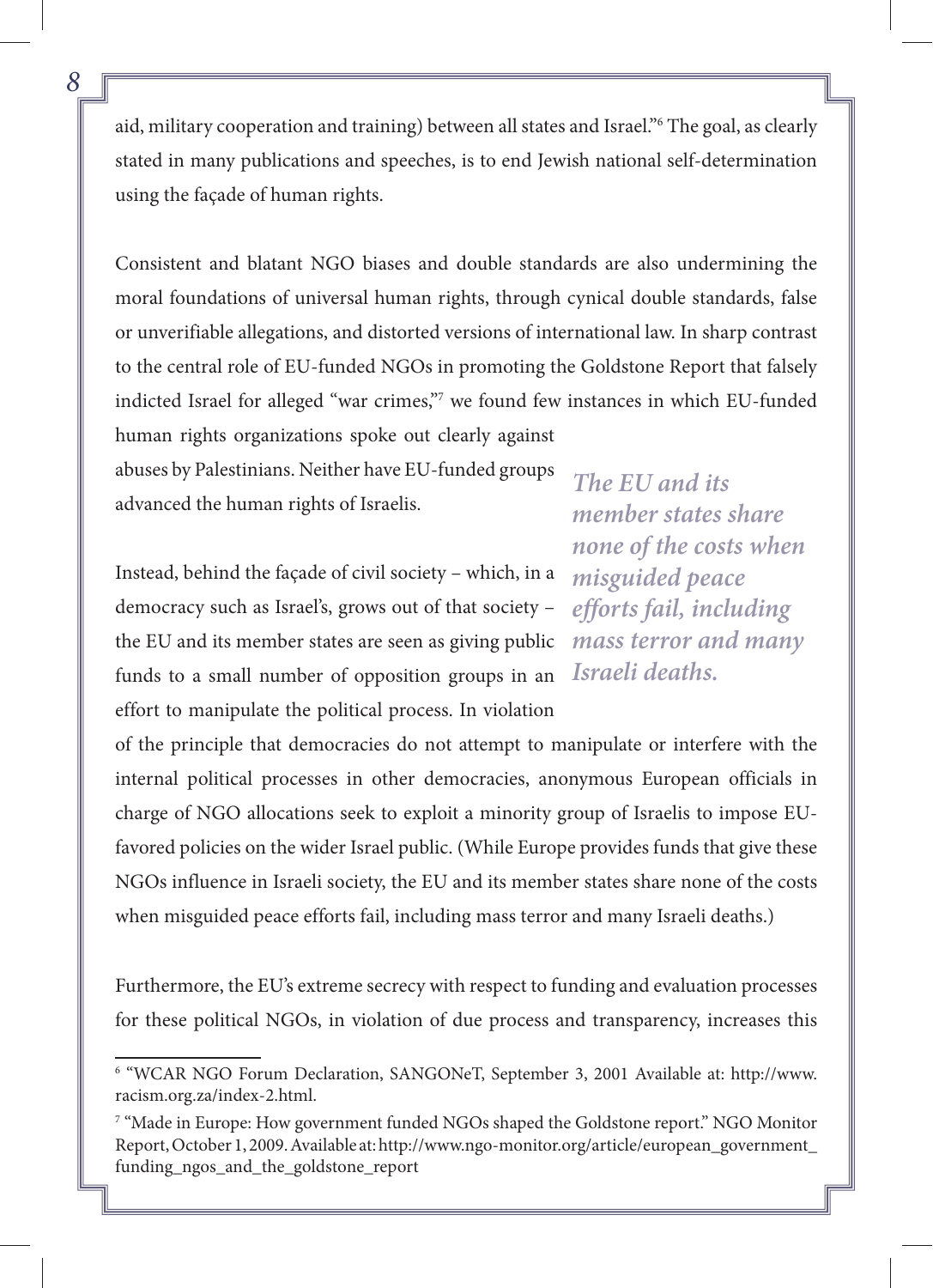damage. No EU official has offered legitimate reasons for such extreme secrecy with respect to funding for civil society organizations. If the extensive EU funding provided to Israeli and Palestinian political advocacy groups is justifiable, the process and protocols should be published.

In response to this secrecy, the elected representatives of the Israeli public are debating legislation to provide the missing transparency. The very loud officials of favored Israeli NGOs and their friends fiercely oppose this transparency and publication of the protocols and evaluations involved in the European Commission's funding process, suggesting a fear that this will lead to reduced funds for waging demonization campaigns.

To further understand the central issues related to EU funding for political NGOs, I will now provide detailed analysis of these points, in the time allotted to me, and with caution that far more discussion is required in order to understand the complexities.

#### **Advocacy NGOs – another obstacle to peace**

More than ten years of EU funding via the PfP, EIDHR, and other programs, involving tens of millions of euros, has resulted in few significant achievements. Without independent professional evaluations of EU allocations for NGOs – if such documents exist – conclusions about the impacts are tentative, but it is clear that the wider mutual distrust

*Detailed analysis EU funding for these NGOs has been counterproductive to the peace process.*

and hostility between Israelis and Palestinians has not declined. Instead, detailed analysis demonstrates that much of the demonstrates that much of the EU funding for these NGOs has been counterproductive to the peace process.

A number of EIDHR and PfP recipients, as well

as EMHRN member organizations, are very active in the BDS and lawfare campaigns that target Israel, or deny the right of self-determination for the Jewish nation via "onestate solutions." These NGOs include PCHR (the Palestinian Center for Human Rights,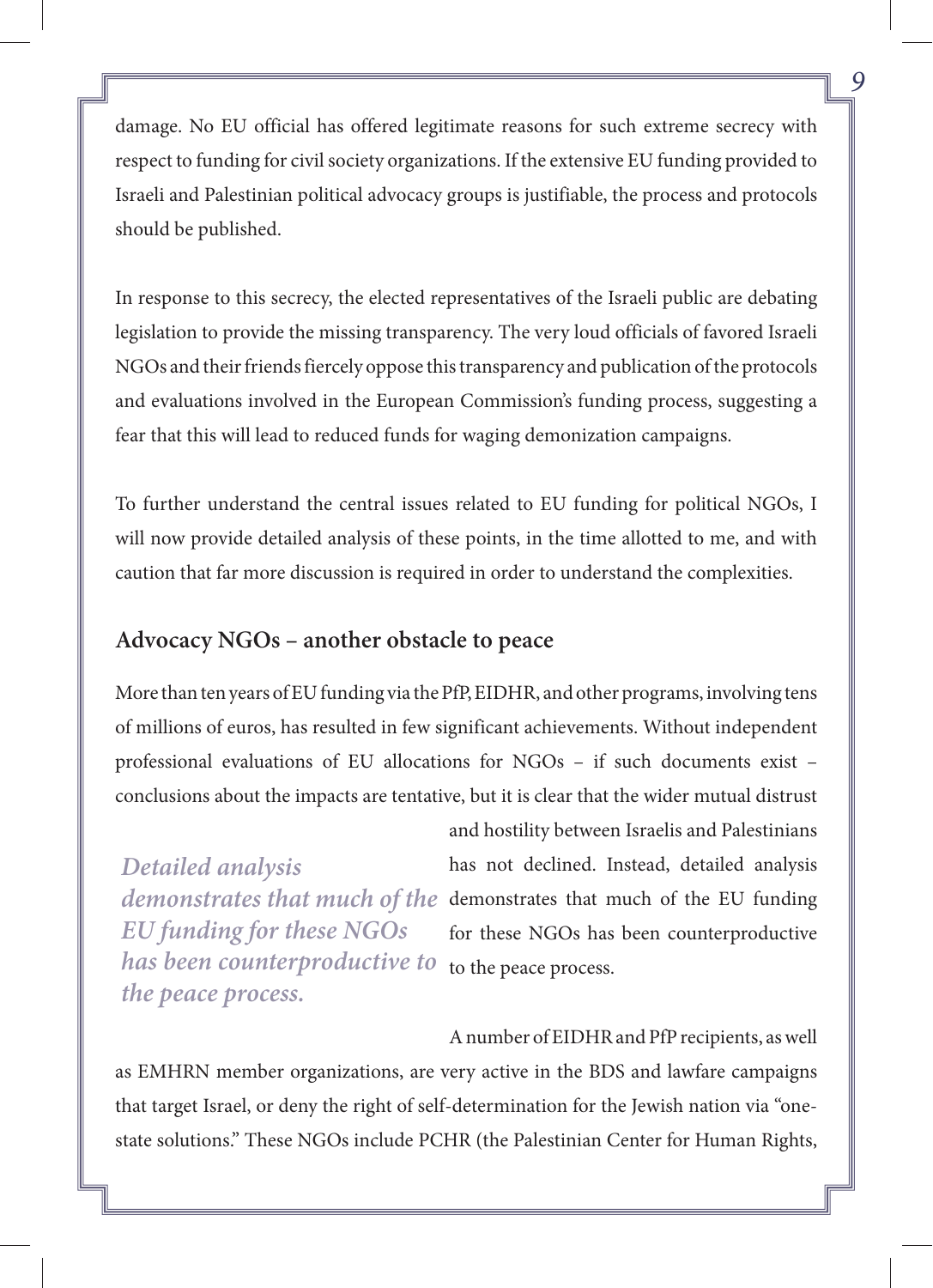based in Gaza), ARIJ (Applied Research Institute Jerusalem), the Coalition of Women for Peace, Adalah, HRA (Arab Human Rights Association), Mada al-Carmel, and ICAHD

*Since no independent evaluations of ARIJ's impact have been published by the EU, the results of this massive funding, and its contribution to advancing peace and tolerance, are far from clear.*

(Israeli Committee Against House Demolitions).8

ARIJ, a powerful Palestinian advocacy group that receives a large portion of its budget from European governments, including 15% from the EU, has been funded for many years through grants from PfP for a project headlined "Monitoring actions and transformations in the Palestinian Territory to develop policies and strategies for conflict management"9 (€874,000 from 2004-2011, and an

unknown amount from 2000-2004). Since no independent evaluations of ARIJ's impact have been published by the EU, the results of this massive funding, and its contribution to advancing peace and tolerance, are far from clear.

ARIJ's website refers to this EU-funded project as "Monitoring Israeli Colonizing Activities in the Palestinian West Bank & Gaza." Phase III of the project is clearly designed to promote the Palestinian political war by "disseminating information on Israeli colonization by monitoring Israeli colonization activities."10

In contrast to the language of tolerance and compromise, ARIJ uses the rhetoric of conflict in the EU-funded monitoring project, with allegations of Israeli "denial of all

<sup>8</sup> "EC's Partnerships for Peace 2007-8 NGO Grantees: Funding Conflict under the Façade of Peace." NGO Monitor Report, April 6, 2009. Available at: http://www.ngo-monitor.org/article/ ec\_s\_partnerships\_for\_peace\_ngo\_grantees\_funding\_conflict\_under\_the\_fa\_ade\_of\_peace; "EIDHR: Additional European Funding for Mideast Conflict Groups." NGO Monitor Report, March 16, 2010. Available at: http://www.ngo-monitor.org/article/eidhr\_additional\_european\_ funding for mideast conflict groups0

<sup>9</sup> The EU Partnership for Peace Programme, "Cooperation and funding, Call for proposals 2007." Available at: http://d157696.si27.siteam.co.il/english/content/cooperation\_and\_funding/3.asp

<sup>&</sup>lt;sup>10</sup> ARIJ, "About the Project, Monitoring Israeli Colonizing Activities in the Palestinian West Bank & Gaza." Available at: http://www.poica.org/proj-objectives/proj\_obj.php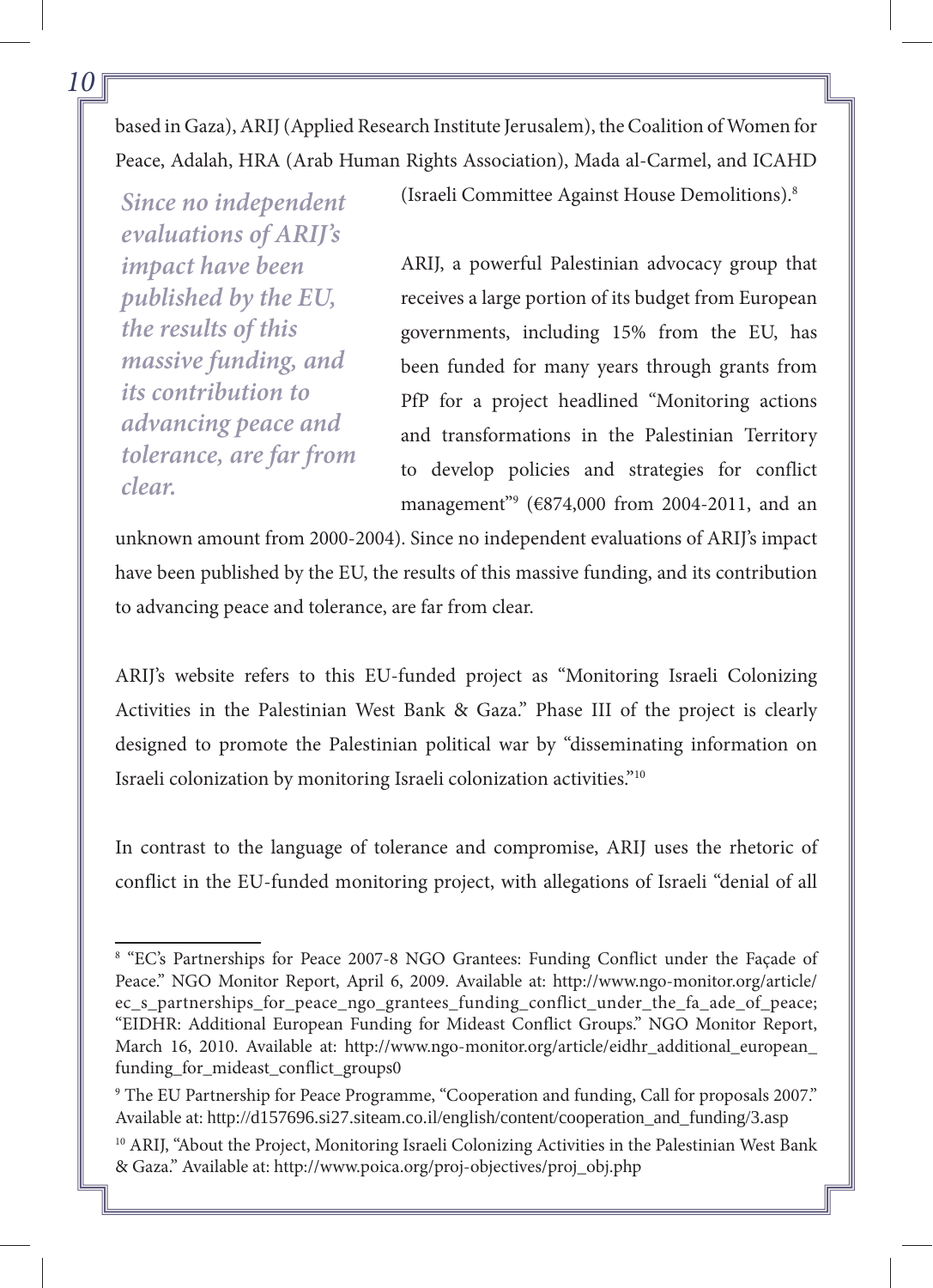international human laws and rules," and refers to "racism acts."<sup>11</sup> In another example, ARIJ charges that "Israel is seeking to loot as much as possible of the Palestinian lands to fulfill its never ending colonial and expansionist desires."<sup>12</sup>

#### Similarly, PCHR is a direct recipient of EIDHR

"Awareness Raising and Lobbying against the Death

funding, and has also received EC money as a *ARIJ uses the rhetoric of* partner of Oxfam NOVIB (a process that is usually *conflict in its EU-funded* undocumented), through the project entitled *monitoring project.*

Penalty in the Occupied Palestinian Territory (EC Internal No. 98779)." This organization is a major pillar of the "lawfare" tactic, which is part of the wider Durban strategy of political warfare against Israel. In April 2006, PCHR organized a conference in Malaga, Spain, in conjunction with the Al-Quds Malaga Association, entitled "Bringing Cases Against War Criminals: Universal Jurisdiction."13 The aim of the conference was "to establish and develop contacts which could be used to enhance and strengthen future universal jurisdiction activities." In 2008, PCHR held a coordinating conference in Cairo on "Extra-judicial Executions and Prosecution of Israelis Suspected of Committing War Crimes."14 The proceedings were broadcast on Al Jazeera, with a backdrop consisting of a large sign, "Impunity and the Prosecution of Israeli War Criminals," and an acknowledgment to the EU and Oxfam/NOVIB. One session was devoted to case strategy regarding PCHR's criminal suit in Spain against seven Israeli officials. Another session presented ways to have Israelis prosecuted at the International Criminal Court.

<sup>&</sup>lt;sup>11</sup> ARIJ, "'Manipulation of legal terms:' The real intentions of the Israeli occupation military orders," February 11, 2009. Available at: http://www.poica.org/editor/case\_studies/view. php?recordID=1803

<sup>&</sup>lt;sup>12</sup> ARIJ, Toward annexing Palestinian lands to the Israeli State: "New Israeli Military Orders to fortify the Apartheid Israeli Segregation Plan in Hebron Governorate," February 7, 2009.

<sup>&</sup>lt;sup>13</sup> PCHR, "The Principle and Practice of Universal Jurisdiction: PCHR's Work in the Occupied Palestinian territory," 2010, p. 133. Available at: http://pchrgaza.org/files/Reports/English/pdf\_ spec/PCHR-UJ-BOOK.pdf

<sup>&</sup>lt;sup>14</sup> PCHR, "PCHR Co-hosts Cairo Conference on Extra-judicial Executions and Prosecution of Israelis Suspected of Committing War Crimes," November 9, 2008. Available at: http://www. pchrgaza.org/files/PressR/English/2008/2008/53-2008.html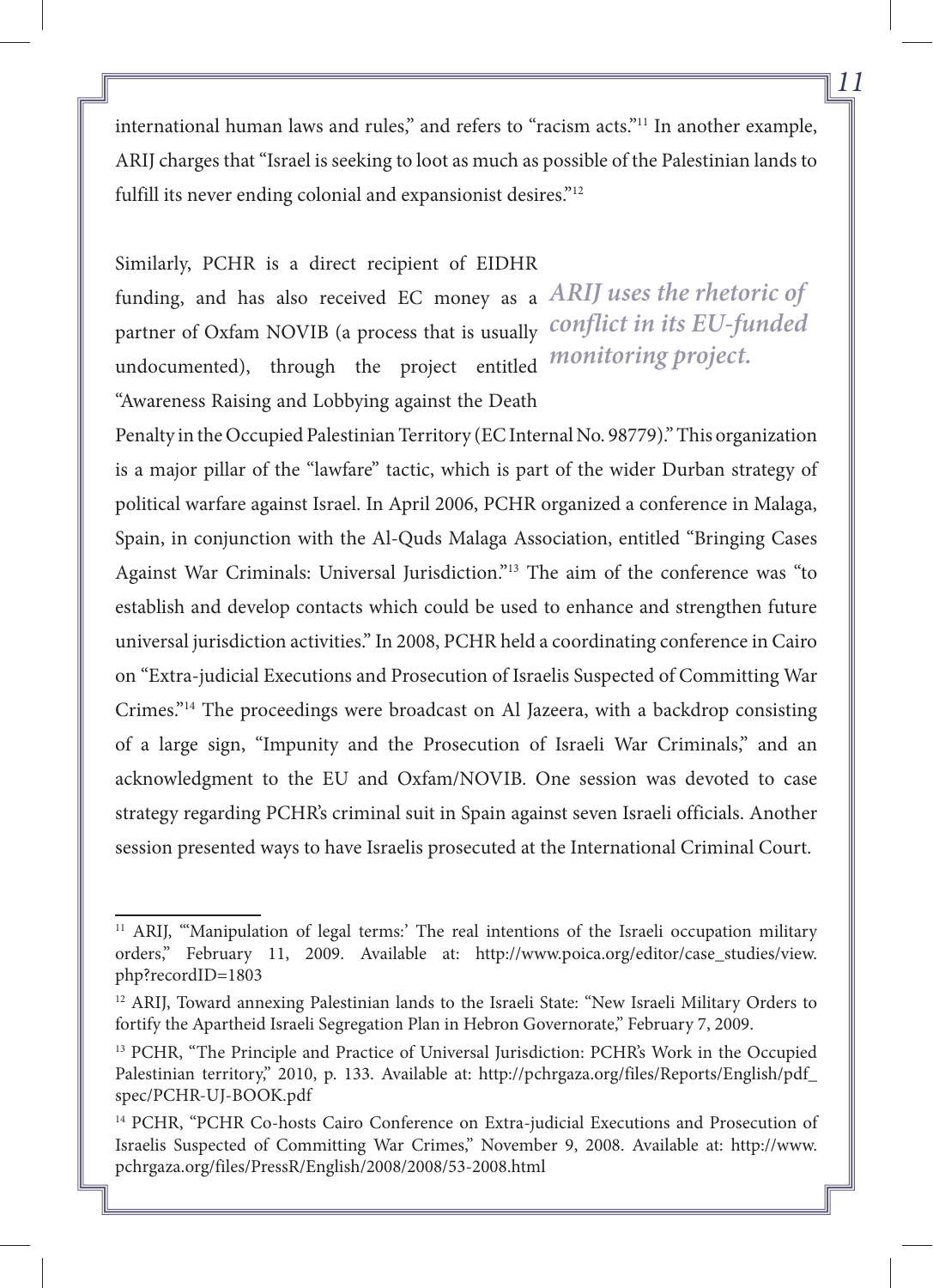EU-funded NGOs are also centrally involved in the campaigns based on false allegations of Israeli "war crimes," particularly with respect to the responses to rocket attacks from Gaza. The leaders of an organization known as ICAHD promote the "one state solution," thus fuelling the conflict. ICAHD is also one of the NGO

*EU-funded NGOs are also centrally involved in the campaigns based on false allegations of Israeli "war crimes."*

sponsors of the Free Gaza flotilla,<sup>15</sup> which, as recent events made clear, works closely with Hamas and Hezbollah in seeking confrontation with Israel. The tragic results of these violent activities are all too visible. The EU has funded ICAHD since at least the 1999 PfP allocations. (In 2009, PfP funding for ICAHD ended, but EU funding continued via EIDHR – without explanation, and highlighting the secrecy in this process.)

Mada al-Carmel and two other NGOs (Women Against Violence, which is also funded by the EU, and the Arab Forum for Sexuality, Education and Health) organized an event headlined "My Land, Space, Body and Sexuality: Palestinians in the Shadow of the Wall." Publicity included a poster portraying an Israeli soldier reaching suggestively toward a Palestinian woman, with the caption: "Her husband needs a permit to touch her. The occupation penetrates her life everyday!"16 Falsely suggesting that Israeli soldiers sexually assault Palestinian women, this image and the language reflect another dimension of incitement.

These and similar activities, led by EC-funded NGOs, do not promote a culture of peace, but rather work against compromise and exacerbate distrust and hostility between Israelis and Palestinians. (The excuse that EU funding is provided to projects, not organizations, is not convincing. In many cases, such as PCHR, the projects directly funded by the EU contribute to the conflict. In the other cases, since money is fungible, and a number of

<sup>15</sup> Free Gaza Movement, "Endorsers" Available at: http://www.freegaza.org/en/about-us/who-weare/136-endorsers

<sup>&</sup>lt;sup>16</sup> Mada al-Carmel, "My Land, Space, Body and Sexuality: Palestinians in the Shadow of the Wall" November 9, 2009. Available at: http://www.jensaneya.org/english/shownews.php?ID=467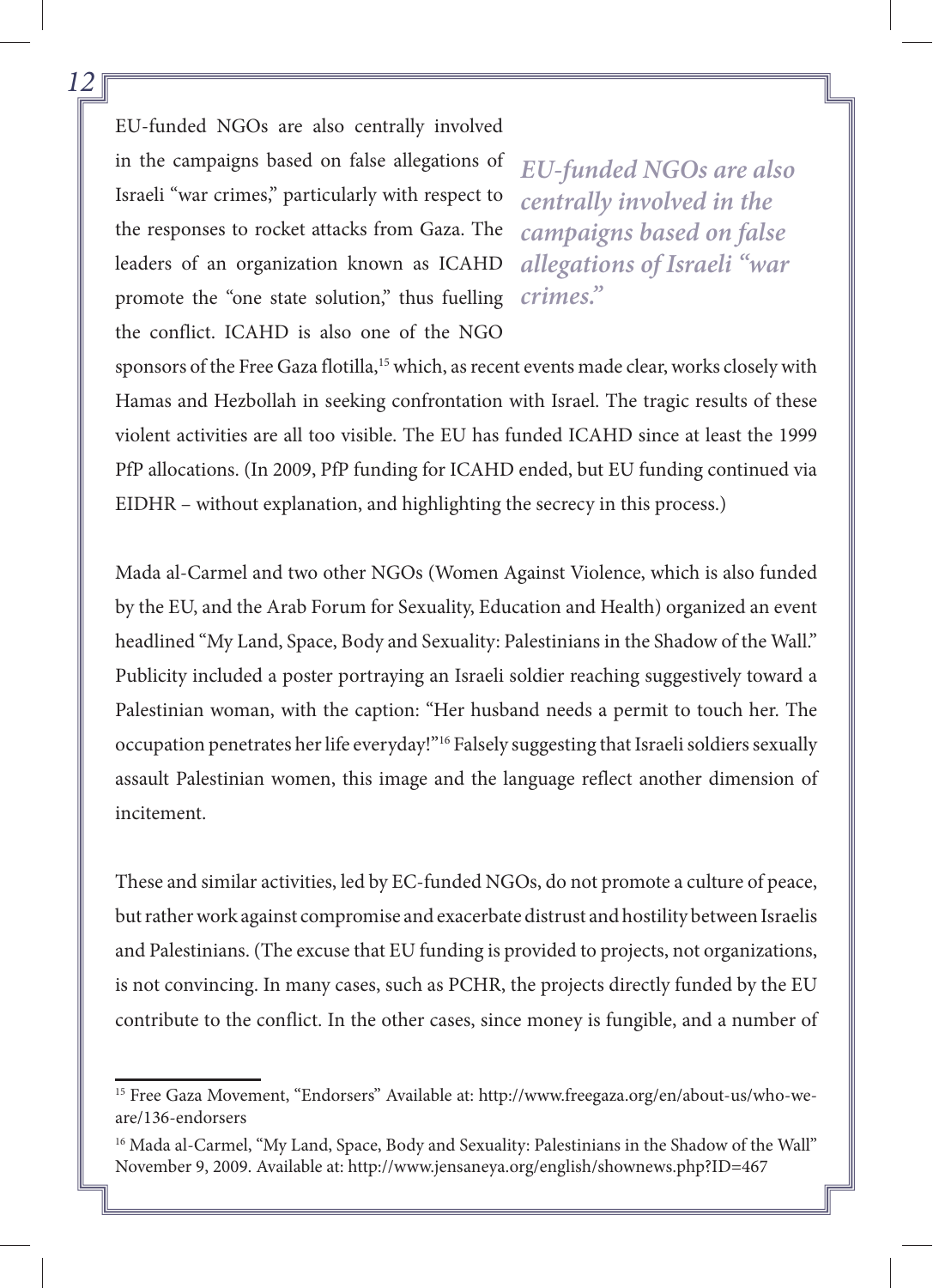controversial Israeli opposition NGOs – Ir Amim, on the explosive issue of Jerusalem; Breaking the Silence; HaMoked; the Public Committee Against Torture (PCATI); Gisha; Bimkom; and others – receive over half (and in some cases, 70 or 80 percent) of their funding from the EU and its member states, the responsibility of the funders for the activities is undeniable.)

#### **Manipulating democracy under the façade of "civil society"**

In addition, large-scale EU and European government funding to Israeli NGOs from a very narrow sector has angered many Israelis who view it as a form of manipulation

and neo-colonialism. In sharp contrast to its neighbors, Israel is a democratic society, and citizens, both as individuals and members of NGOs, engage in intense debates on the issues of war and peace;

*Activities led by EC-funded NGOs do not promote a culture of peace, but rather work against compromise and exacerbate distrust and hostility between Israelis and Palestinians.*

occupation, settlements, and security; human rights, humanitarian aid, and Gilad Shalit. For Israelis, these issues are vital to the core questions of national survival.

Israelis are also aware that opposition groups enjoy a major and unfair advantage in these debates, and in the marketplace of ideas, through massive funding provided by the EU and European governments. Organizations supported by the EU have a clear advantage in terms of the funds and personnel necessary to hold frequent press events, create media visibility for their leaders, organize rallies and marches, advertise in the main newspapers, lobby the Knesset, petition the courts, and hold politicized academic events. Given the high percentage of their budgets provided by Europe, it is understandable that many Israelis view these organizations as European and as representing European interests.17

<sup>&</sup>lt;sup>17</sup> Steinberg, Gerald M. "Manipulating the marketplace of ideas," Haaretz, November 29, 2009. Available at: http://www.haaretz.com/print-edition/opinion/manipulating-the-marketplace-ofideas-1.3288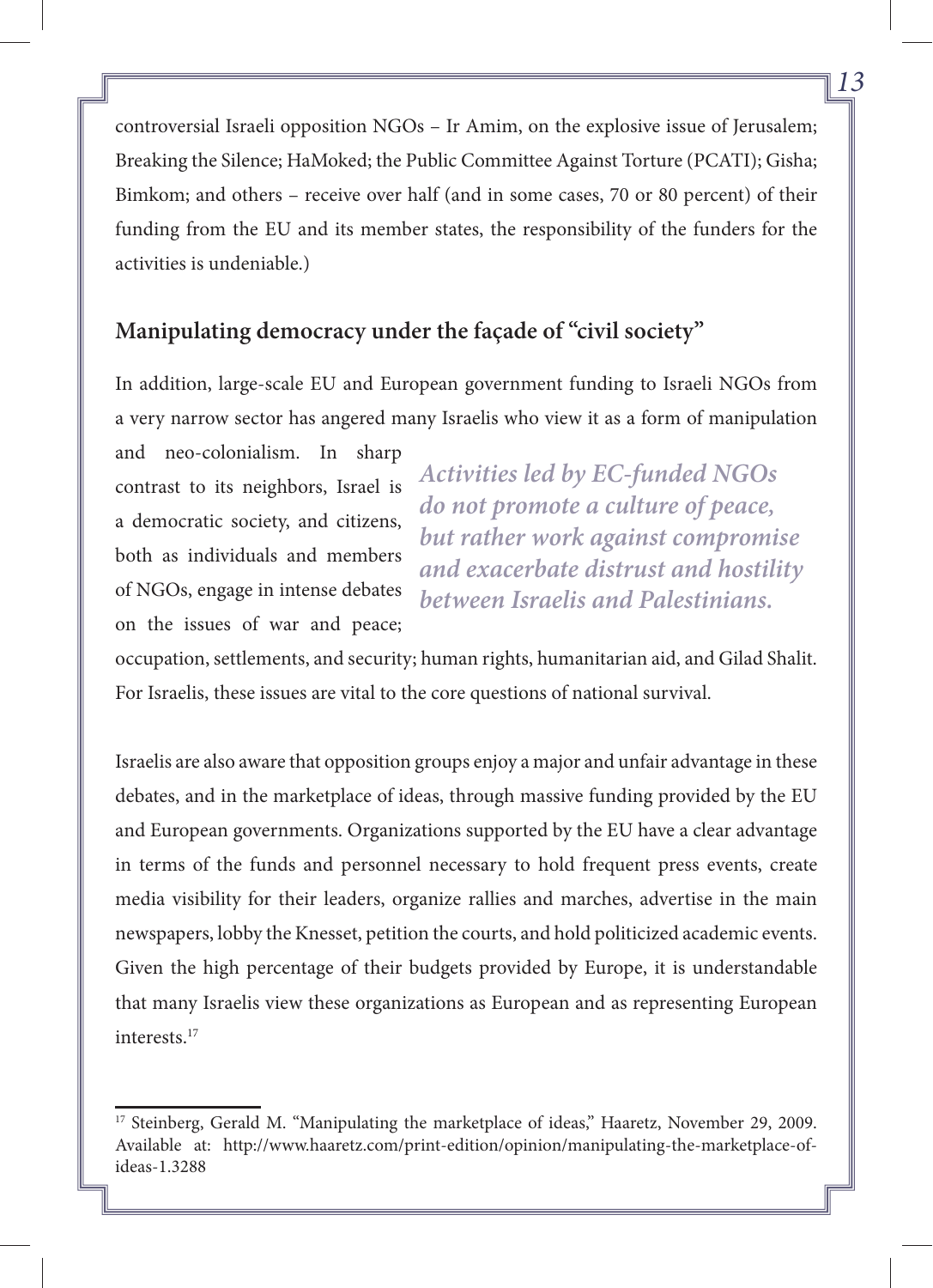Earlier EU funding via Peace Now aimed at convincing Israeli Jews from Russia to change their political views ("This activity would focus on a social group that traditionally has anti-peace views and votes Likud…. The other components of the project would be an outreach to Immigrants from the Former Soviet Union") is clearly manipulative, and ill-conceived.<sup>18</sup>

The same is true for a new PfP project designed to persuade Israeli journalists to take favorable positions on the controversial Saudi/Arab League Peace plan.

*Given the high percentage of their budgets provided by Europe, it is understandable that many Israelis view these organizations as European and as representing European interests.*

The Israeli media reports that the EU is providing close to  $6,000$  per participant for 60 Israeli journalists to attend seminars, meetings, and two eight-day retreats with other participants in Turkey. The NGOs funded by the EU to set the agenda for these meetings, Neve Shalom and Conflict Resolution and Reconciliation (CCRR), are themselves part of the problem. CCRR, a Palestinian NGO, calls for the boycott of Israeli academics or Israeli academic institutions that support "the occupation" ("for more than 50 years," i.e., since 1948).<sup>19</sup> However, due to the lack of transparency in the EU, there is no information to explain this strange and counterproductive framework.

Through this secretive NGO funding process, the EU also selects favored members of Israeli civil society – particularly in the Israeli-Arab sector. The radicalization of these organizations and the increasing friction between the Arab/Palestinian and Jewish sectors coincides, to a significant degree, with the funding received by Adalah, Mada al-Carmel, and other groups. Haneen Zoubi, an Israeli-Arab citizen who was elected to

<sup>&</sup>lt;sup>18</sup> Minutes of the meeting held on 29 September 1999, Ad hoc selection committee for People to People/Permanent Status Issues projects in support of the Middle East peace process, budget line B7-4100, European Commission, Directorate General External Relations, Middle East, South Mediterranean.

<sup>&</sup>lt;sup>19</sup> "EU funding pushes the Arab Peace Initiative among Israeli journalists." NGO Monitor Report, April 22, 2010. Available at: http://www.ngo-monitor.org/article/eu\_funding\_to\_promote\_the\_ arab\_peace\_initiative\_among\_israeli\_journalists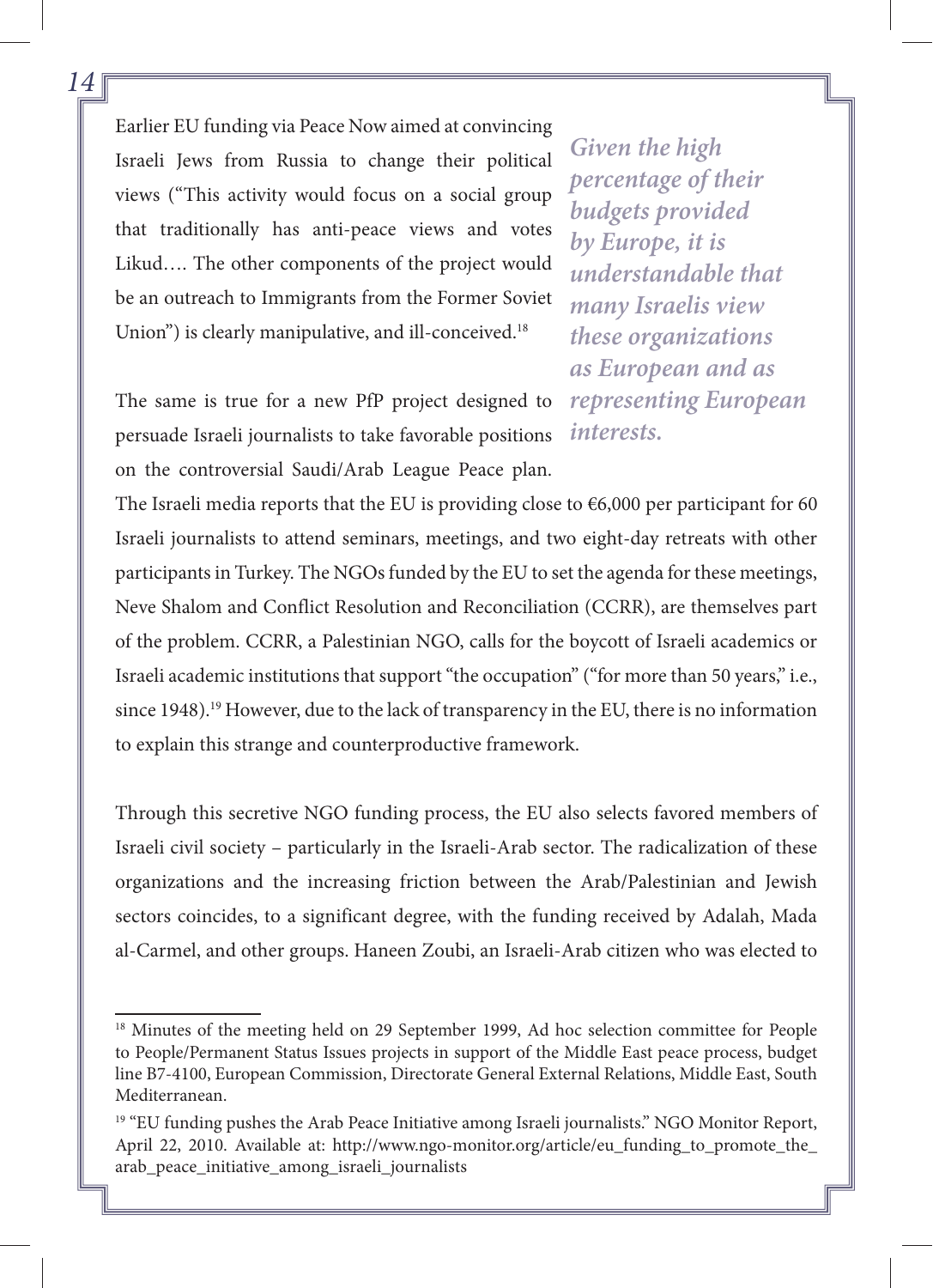the Knesset in 2009 and was a prominent activist aboard the recent IHH/ISM Free Gaza flotilla, gained substantial visibility through her role as head of the NGO known as I'lam, which received over €900,000 from the EU's EIDHR and gender frameworks. While the selection and elevation of particular individuals among the Israeli-Arab minority may not be part of the EU's official NGO funding policy, this is clearly the result.

The role of EU funding in adding to the tensions among Israeli to the false portrayal of societal divisions in Israel as a problem of "civil" or "minority" rights. These

The increasing friction between the *Arab/Palestinian and Jewish sectors*  citizens can also be attributed *coincides, to a significant degree, with the funding received by Adalah, Mada al-Carmel, and other groups.*

terms, which are used to justify support to groups like Mada al-Carmel, Adalah, and Mossawa, mask an intense and often violent ethno-national and religious conflict, rather than *a priori* discrimination. In contrast, EU-funded organizations use the language of discrimination and civil rights, but their agendas reflect hostility to Israel as a Jewish state. The "Haifa Declaration" (Mada al-Carmel 2007) calls for a "change in the definition of the State of Israel from a Jewish state" and accuses Israel of "exploiting" the Holocaust "at the expense of the Palestinian people."20 At an "academic conference" entitled "Has the Two-State Solution Collapsed?" several participants advocated for a "one-state solution." Nadim Rouhana, who heads Mada al-Carmel, claimed that "a solution to the Palestinian-Israeli conflict that relies on partition cannot be a just one. The partition resolution was based on the appropriation of part of Palestine, exceptionally granting it to the Zionist movement."21 Mada al-Carmel organized a conference in January 2010 where Hussein Abu Hussein, chairman of the board of Ittijah (of which Mada al-Carmel is a member), said, "Israel is a racist state, and a racist state cannot guarantee or create a

<sup>20</sup> Mada al-Carmel, "The Haifa Declaration," May 15, 2007. Available at: http://www.madaresearch.org/UserFiles/file/haifaenglish.pdf

<sup>21</sup> Mada al-Carmel, "Has the Two-State Solution Collapsed?," July 2009. Available at: http://www. mada-research.org/?LanguageId=1&System=Item&MenuId=4&PMenuId=4&CategoryId=4&Ite mId=345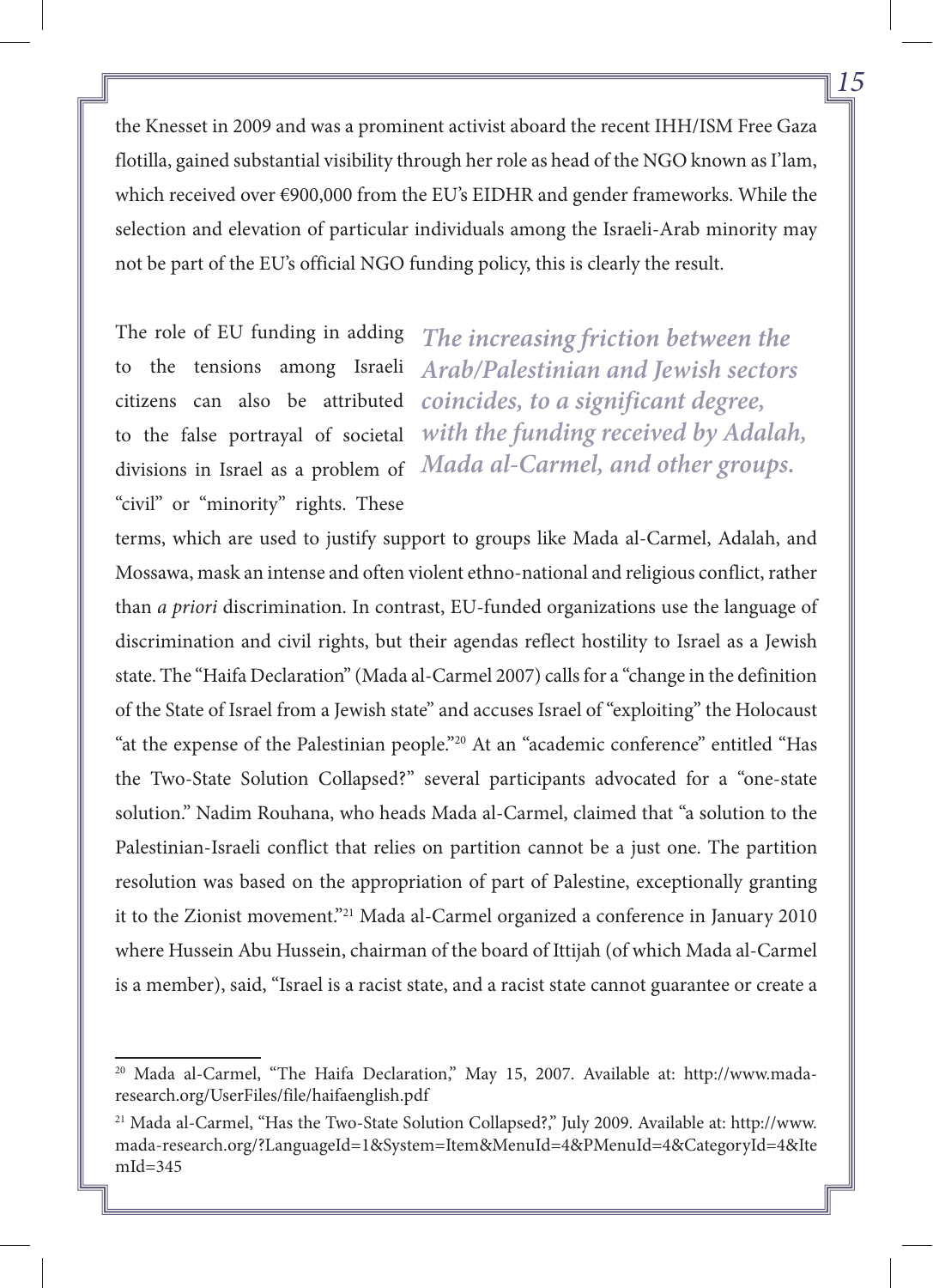culture of justice. It creates a racist and aggressive culture."22 This is the rhetoric of war, not peace, and it is funded by the European Union.

#### **Undermining the moral foundations of universal human rights, through double standards, false allegations, and distorted international law**

*This is the rhetoric of war, not peace, and it is funded by the European Union.*

In addition, political advocacy NGOs, many of which are funded by the EU, distort international law to issue one-sided condemnations of Israel. At the same time, they belie their claim to be working for universal human rights by giving

very little attention to the rights of Israelis, or of Palestinians under threat from Hamas. While EU-funded NGOs have issued hundreds of reports condemning Israel, they have shown very little concern for the rights of the children from Sderot who have spent their childhood under bombardment from Gaza. These NGOs and their EU funders also show far more concern about the availability of jam and chocolate for Gaza than about freedom for Gilad Shalit, now held for four years. This is shameful.

An example of NGO distortions of international law can be seen in their allegations regarding Nizar Rayan, a senior Hamas commander involved in the planning and execution of numerous mass terror attacks. He was killed during the Gaza war after refusing to evacuate himself and his family members from his home – which was also a Hamas weapons storage compound – despite repeated Israeli warnings. 23

<sup>&</sup>lt;sup>22</sup> Mada al-Carmel, "Legal Action: Aspects, Goals, and Challenges," January 2010. Available at: http://www.mada-research.org/?LanguageId=1&System=Item&MenuId=4&PMenuId=4&Catego ryId=4&ItemId=393

<sup>&</sup>lt;sup>23</sup> After the warnings, Israel observed a group of civilians leaving the compound, and therefore assumed that all its residents had left. Rayan and some his relatives were killed in the subsequent bombing of the weapons storage site.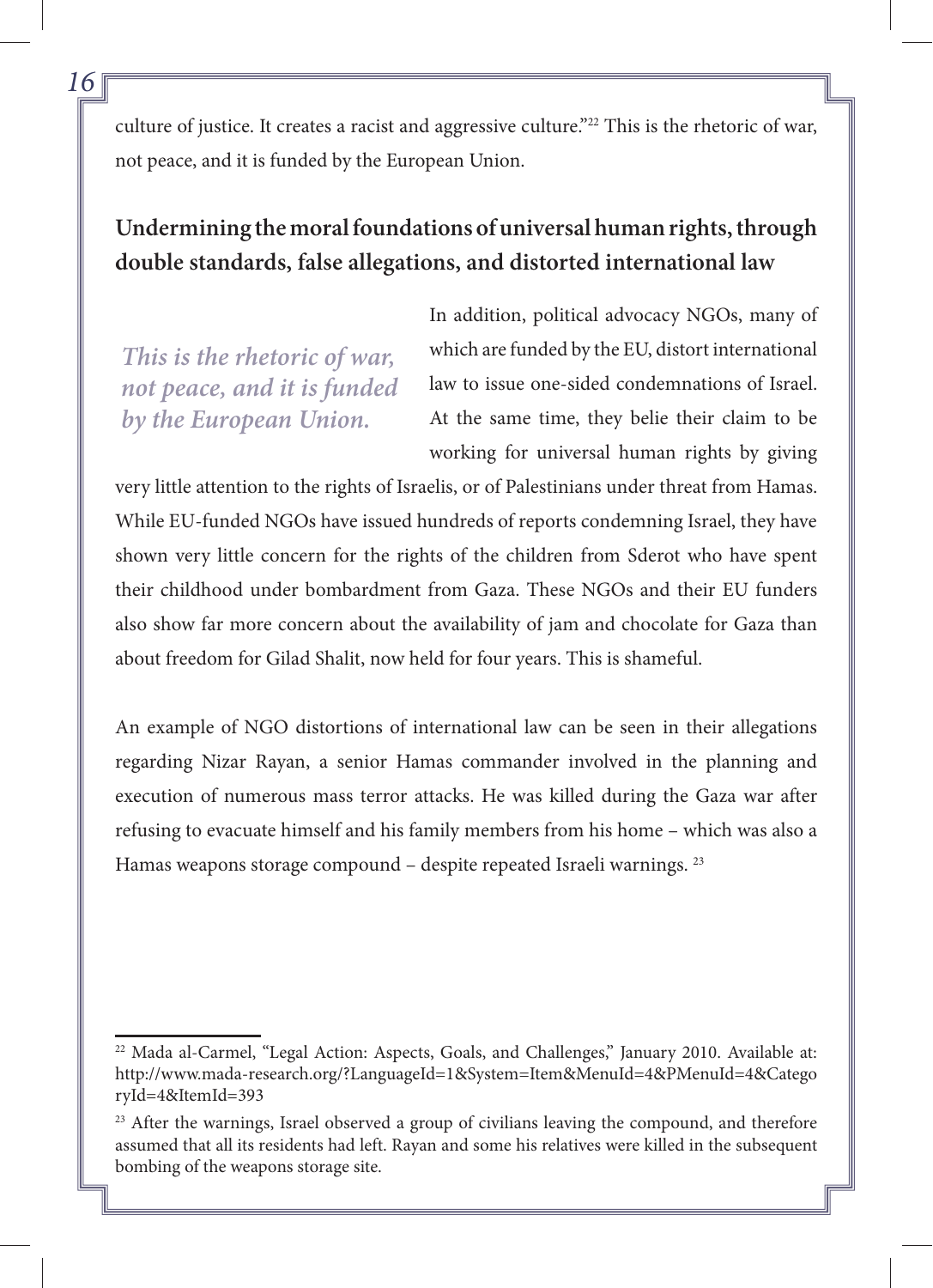European government-funded PCHR called Rayan's death a "heinous crime" and insisted that the "perpetrators and their military and political leaders must be prosecuted."24 Without any basis in international law, the NGO continues to list him as a civilian in its widely quoted casualty statistics from the war.<sup>25</sup>

B'Tselem also condemned the strike, calling it a "grave breach of international humanitarian law,"<sup>26</sup> and Adalah (also funded by the EU) referred to the case as an example of an "indiscriminate" and "disproportionate" bombing, claiming it was a "war crime" and that "those who make such decisions and execute them bear personal

*Following the Free Gaza flotilla violence, NGOs issued one-sided condemnations of Israel while neglecting Shalit, whose kidnapping in 2006 and four years of captivity are gross violations of human rights and international law.*

criminal responsibility."27 This is another absurd NGO effort to exploit the language of international law. The Israeli strike was clearly directed at a legitimate military objective, and therefore was not indiscriminate.

Similar distortions are apparent in NGO campaigns labeling the Israeli blockade on Gaza, following the kidnapping of Gilad Shalit and then the Hamas coup, as "collective punishment." Following the Free Gaza flotilla violence, NGOs including the Arab Cultural Forum, Gaza Community Mental Health Programme (GCMHP), Palestinian NGO Network (PNGO), Al Mezan, International Federation of Human Rights (FIDH),

<sup>&</sup>lt;sup>24</sup> PCHR, "IOF Offensive on the Gaza Strip Continues for the 7th Consecutive Day," January 2, 2009. Available at: http://www.pchrgaza.org/files/PressR/English/2009/125-2008.html

<sup>&</sup>lt;sup>25</sup> IDC ICT Report, "Cast Lead' Casualties Report," April 2009. Available at: http://www.ict.org.il/ ResearchPublications/CastLeadCasualties/tabid/325/Default.aspx

<sup>&</sup>lt;sup>26</sup> B'Tselem, "The killing of Nizar Rayan and 15 members of his family," January 4, 2009. Available at: http://www.btselem.org/English/Gaza\_Strip/20090104\_Killing\_of\_Nizar\_Rian\_and\_13\_ Family\_member.asp

<sup>27</sup> Adalah, "The Killing of Civilians in the Gaza Strip," January 4, 2009. Available at: http://webcache. googleusercontent.com/custom?q=cache:jTJkJe-OVMIJ:www.adalah.org/features/gaza/Letter%2 520Killing%2520Civilians%2520in%2520Gaza%255B1%255D.doc+nizar&cd=3&hl=en&ct=clnk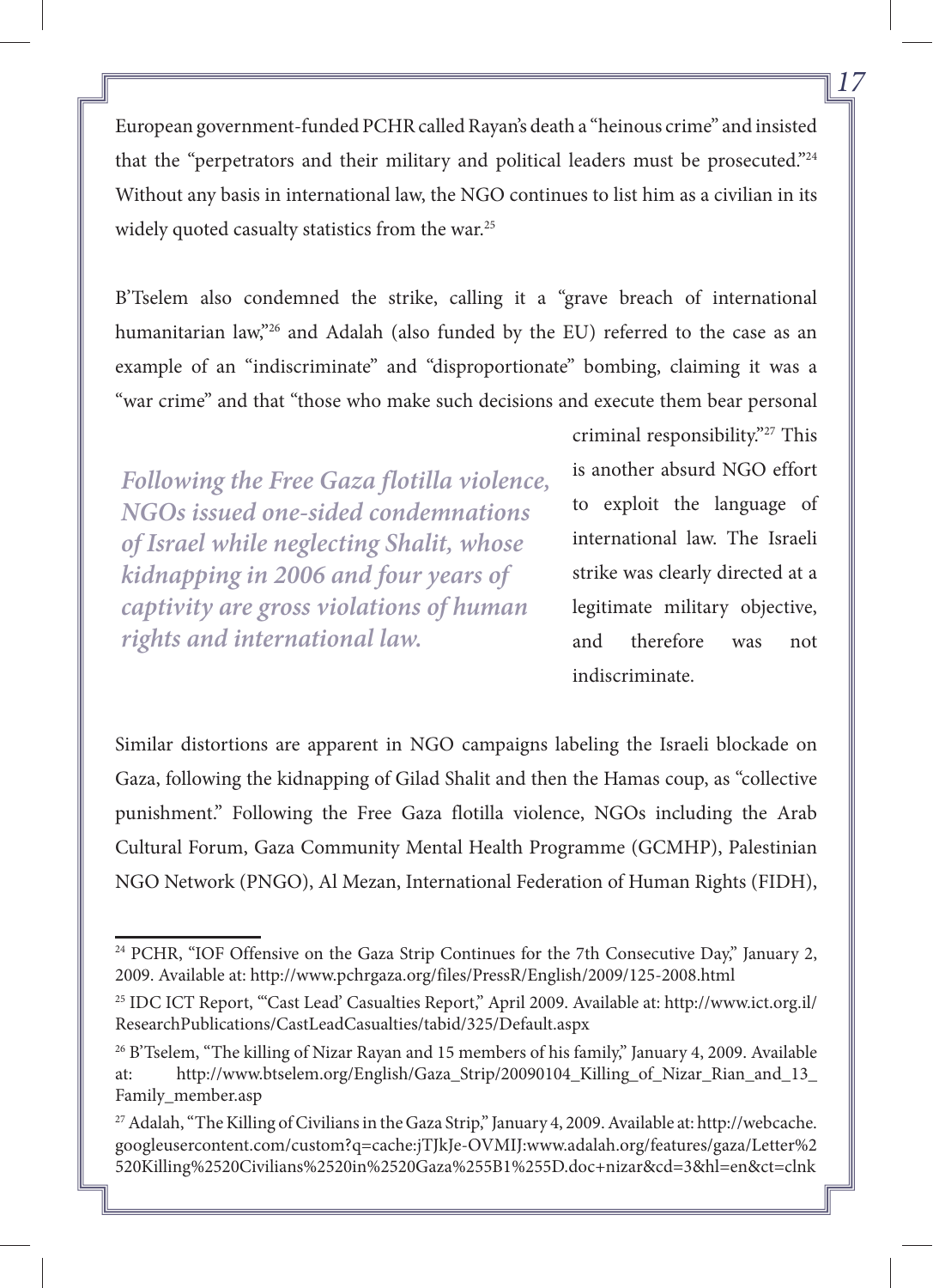and ICAHD issued one-sided condemnations of Israel<sup>28</sup> while neglecting Shalit, whose kidnapping in 2006 and four years of captivity are gross violations of human rights and international law.

The double standards and political bias repeatedly demonstrated in the declarations of the EU's EMHRN and Anna Lindh Foundation further erode the universality and moral

foundations of human rights norms. All of the Israeli NGO members either represent the Arab minority or fringe opposition groups from the Jewish sector, whose views generally coincide with those of the Palestinian NGO members.29 There are no *state solution.*voices that reflect the views and positions

*ICAHD accuses Israel of apartheid, ethnic cleansing, state terrorism, partners with radical NGOs to promote BDS, and campaigns against a two-*

of the wider Jewish citizens of Israel, resulting in highly politicized agendas that add further to the double standards.

For example, under the banner of the Anna Lindh Foundation, the ICAHD organization is the Israeli partner in a summer camp.<sup>30</sup> ICAHD promotes a highly politicized narrative of the conflict, accusing Israel of apartheid, ethnic cleansing, state terrorism, and "bloody and sadistic actions in Gaza." ICAHD also partners with radical NGOs to promote BDS and campaigns against a two-state solution.31 This indoctrination is the opposite of the Anna Lindh Foundation's mandate of "improv[ing] mutual respect between cultures."<sup>32</sup>

<sup>28 &</sup>quot;NGO Campaigns and the 'Free Gaza Flotilla.'" NGO Monitor Report, June 1, 2010. Available at: http://www.ngo-monitor.org/article/ngo\_campaigns\_and\_the\_free\_gaza\_flotilla\_

<sup>29</sup> EMHRN, List of Members, November 4, 2008. Available at: http://en.euromedrights.org/index. php/members/3058.html

<sup>30</sup> Anna Lindh Foundation Euromed, "Mount Hebron Summer Camp." Available at: http://www. euromedalex.org/fields/education-youth/projects/mount-hebron-summer-camp

<sup>&</sup>lt;sup>31</sup> "Israel Committee against House Demolitions ," NGO Monitor NGO Index. Available at: http:// www.ngo-monitor.org/article/israel\_committee\_against\_house\_demolitions\_icahd\_

<sup>32</sup> Anna Lindh Foundation Euromed, "About Us." Available at: http://www.euromedalex.org/ about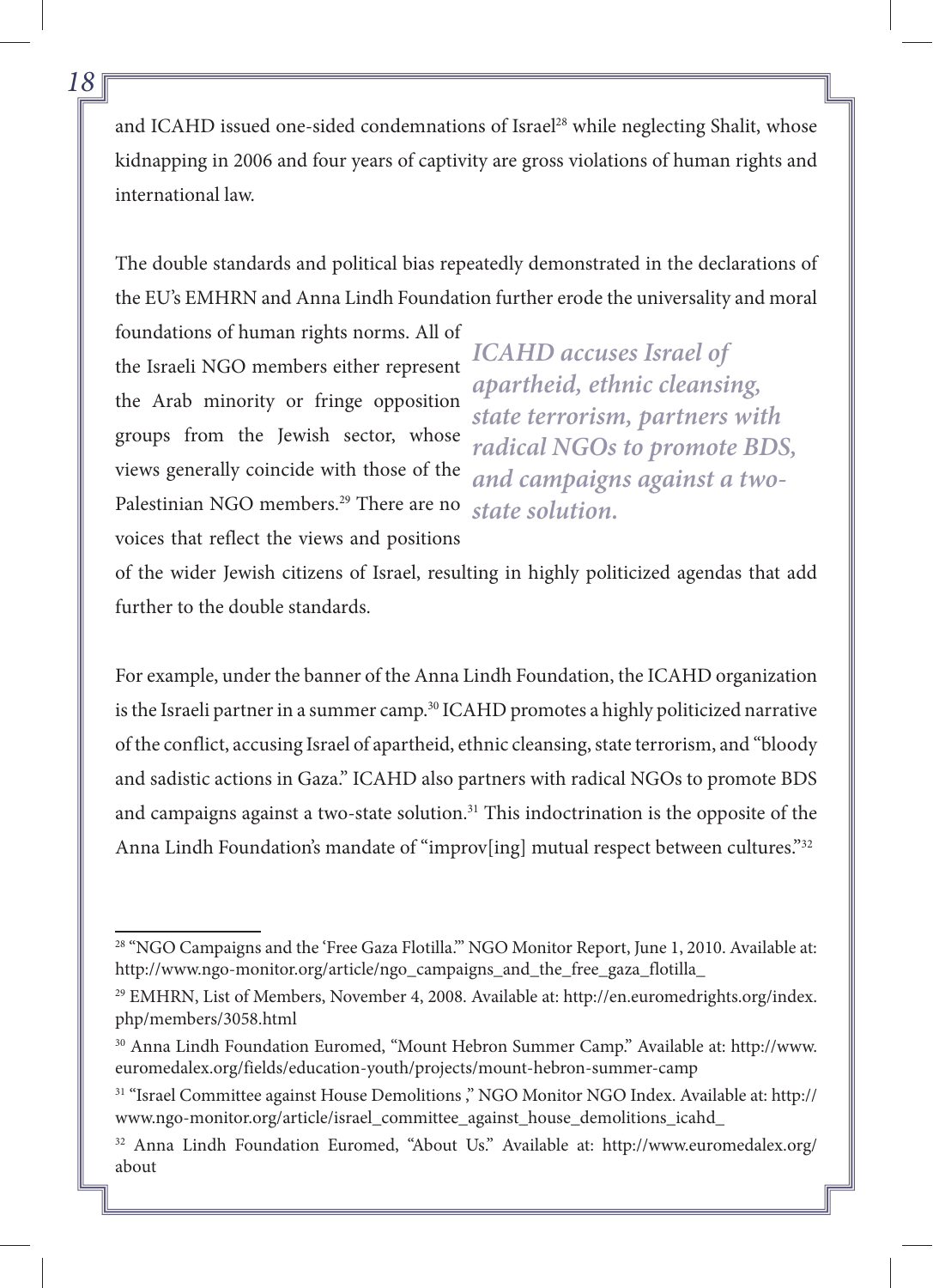*Babelmed* is another EU-funded program<sup>33</sup> with activities that contrast directly with the peace process. This on-line Euro-Med culture magazine highlighted the "My Land, My Space" campaign involving EU-funded Mada al-Carmel.<sup>34</sup> Gianluca Solera, Network Coordinator of Anna Lindh Euro-

*EMHRN reflects political exploitation of human rights and morality as part of its anti-Israeli demonization.*

Med Foundation for the Dialogue between Cultures, published an article in *Babelmed* that included highly offensive language:<sup>35</sup>

*[Israel's] Neurones [sic] have been worn out so much that even the god Yahweh has aged too much to think and cannot free himself from the role of god of the armies. Operation "Cast Lead" was launched at the end of a Shabbat, Saturday afternoon 27 December. I can imagine those aged generals and young pilots praying to their god before giving the order to attack or getting into their fighter planes. A lost generation has been created, without universal ideals, and hence extremely dangerous. The adolescents of Jihad kill out of desperation, the boys of Tsahal out of idolatry.*

EMHRN also reflects political exploitation of human rights and morality as part of anti-Israeli demonization. Most of its statements on the conflict include calls for action against Israel, and one-sided condemnations of Israeli responses to terrorism. EMHRN provides a platform for and promotes the views of its member NGOs, which include highly politicized Palestinian NGOs such as PCHR, Al Mezan, and Al Haq, as well as Israeli opposition NGOs Adalah, B'Tselem, and PCATI.

The centrality of aggressive political lobbying in EMHRN is illustrated by repeated calls for the suspension of the EU-Israel Association Agreement. In August 2005, EMHRN

<sup>33</sup> European Commission-Youth, "Babelmed Association," March 31, 2009. Available at: http:// ec.europa.eu/youth/evs/aod/hei\_form\_en.cfm?EID=42000558687

<sup>&</sup>lt;sup>34</sup> Babelmed, "'My Land, Space, Body and Sexuality: Palestinians in the Shadow of the Wall," November 24, 2009. Available at: http://www.babelmed.net/Countries/Mediterranean/Culture\_ and\_society/my\_land.php?c=4747&m=143&l=en

<sup>35</sup> *Babelmed*, "Disgust," January 9, 2009. Available at: http://www.babelmed.net/Countries/Israel/ disgust.php?c=3885&m=18&l=en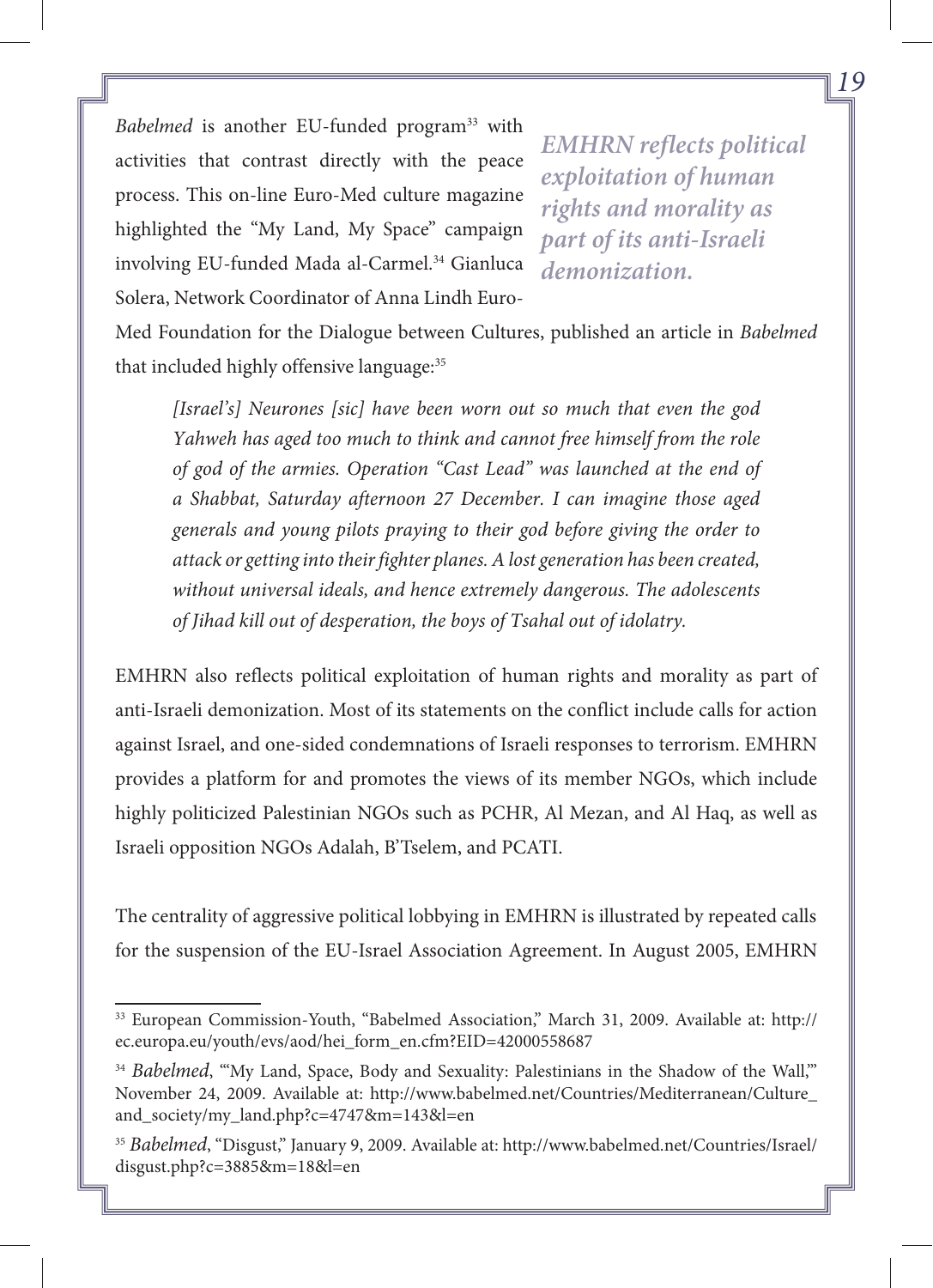issued a highly biased and unprofessional report entitled "Israel's Human Rights Behaviour, 2004- 2005," which condemned Israel's construction of its security barrier and its security policies in the West Bank and Gaza, but failed to mention the Palestinian terrorism that caused these measures. At an EMHRN training seminar in 2007, participants discussed why the EU has not yet imposed sanctions on Israel. The consensus was that "sanctions would most likely only be effective if the US were to join in."36

*All of the actions under the banner of the European Union contribute to the perception that human rights and moral principles are simply another form of political warfare to be used by organizations that target Israel.*

Following the Free Gaza flotilla incident, EMHRN

issued a statement (May 31, 2010) which falsely reported that Israel "acted illegally by violently and unjustifiably targeting civilians."37

All of the actions under the banner of the European Union contribute to the perception that human rights and moral principles are simply another form of political warfare to be used by organizations that target Israel, and exclude views that present the Israeli perspective. The result is highly damaging in terms of the moral standing of these principles, to understate the case.

#### **Secret funding and evaluation processes, in violation of the EU's own transparency claims**

As noted, there is no transparency or accountability regarding EU funding of these political advocacy organizations, and there is no way to determine whether due process

<sup>&</sup>lt;sup>36</sup> "The EU-Israel Action Plan within the European Neighbourhood Policy: What is the Impact of the EU-Israel Action Plan on Human Rights in Israel and the Occupied Palestinian Territories?' Training and Seminar," April 2007. Available at: http://en.euromedrights.org/ files.php?force&file=emhrn-publications/The-EU-Israel-Action-Plan-within-the-European-Neighbourhood-Policy.pdf

<sup>37</sup> EMHRN, "EMHRN condemns the Israeli naval attack against 'Gaza Freedom Flotilla,'" May 31, 2010. Available at: http://en.euromedrights.org/index.php/news/emhrn\_releases/67/4393.html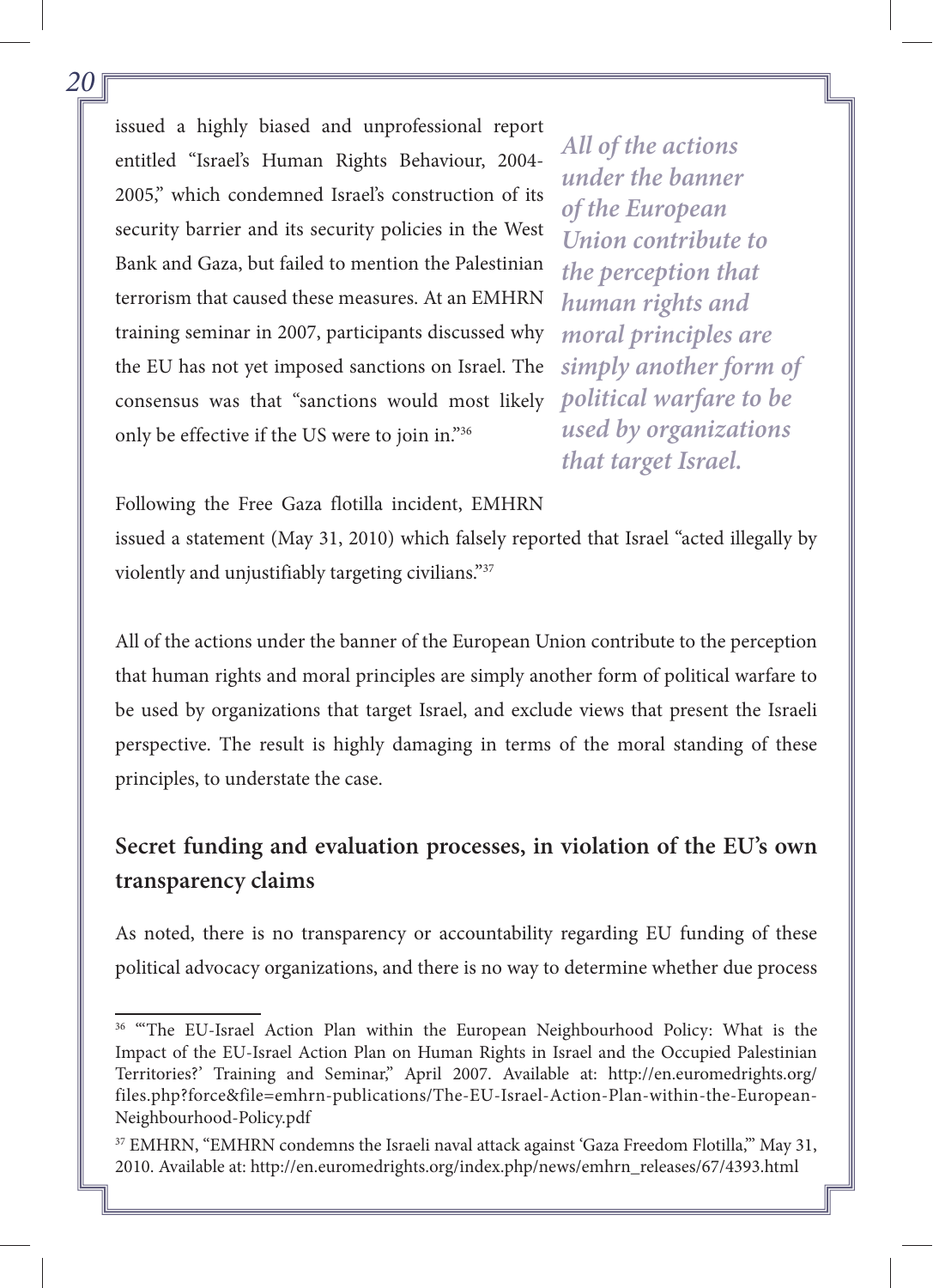was followed, leaving many questions: Who performs the evaluations of NGOs for the EU, and do these individuals have political or other interests that could distort their judgment? Are the evaluators connected, directly or indirectly, to the NGO recipients, or their political and ideological biases? The pattern of funding over the past decade, in terms of the small number of repeat recipients, many of which are fringe opposition groups in Israel, suggests possible violations of due process.

The leaked minutes from a 1999 meeting of the ad-hoc selection committee for People to People/Permanent Status Issues projects in support of the Middle East peace process

*The EU's extensive secrecy for NGOs leading demonization is entirely inconsistent with democratic principles.*

suggests that these are valid concerns.<sup>38</sup> The total refusal of the EU to release the documents relevant to the decision-making process in this extremely important area means that these suspicions regarding EU funding for NGOs will grow.

#### **Knesset NGO transparency legislation**

The EU's extensive secrecy for NGOs leading this demonization is entirely inconsistent with democratic principles. In this atmosphere, members of the democratically elected Knesset have proposed legislation to demand transparency in NGO funding from foreign governments. As noted, the favored NGOs and their supporters oppose this transparency, fearing its impact. The proposed legislation will require timely and detailed reporting, giving the Israeli public more awareness of the scope of foreign government funding. Condemnations of this legislation as threatening free speech referred to some minor amendments that were removed. Rather than simply repeating these false NGO claims, MEPs would be better served by asking their Israeli counterparts in different parties, including Social Welfare Minister Isaac Herzog (Labor) and Coalition Chair MK Zeev Elkin (Likud) for the details of the legislation.

<sup>&</sup>lt;sup>38</sup> Minutes of the meeting held on September 29, 1999, Ad-hoc selection committee for People to People/Permanent Status Issues projects in support of the Middle East peace process, budget line B7-4100, European Commission, Directorate General External Relations, Middle East, South Mediterranean.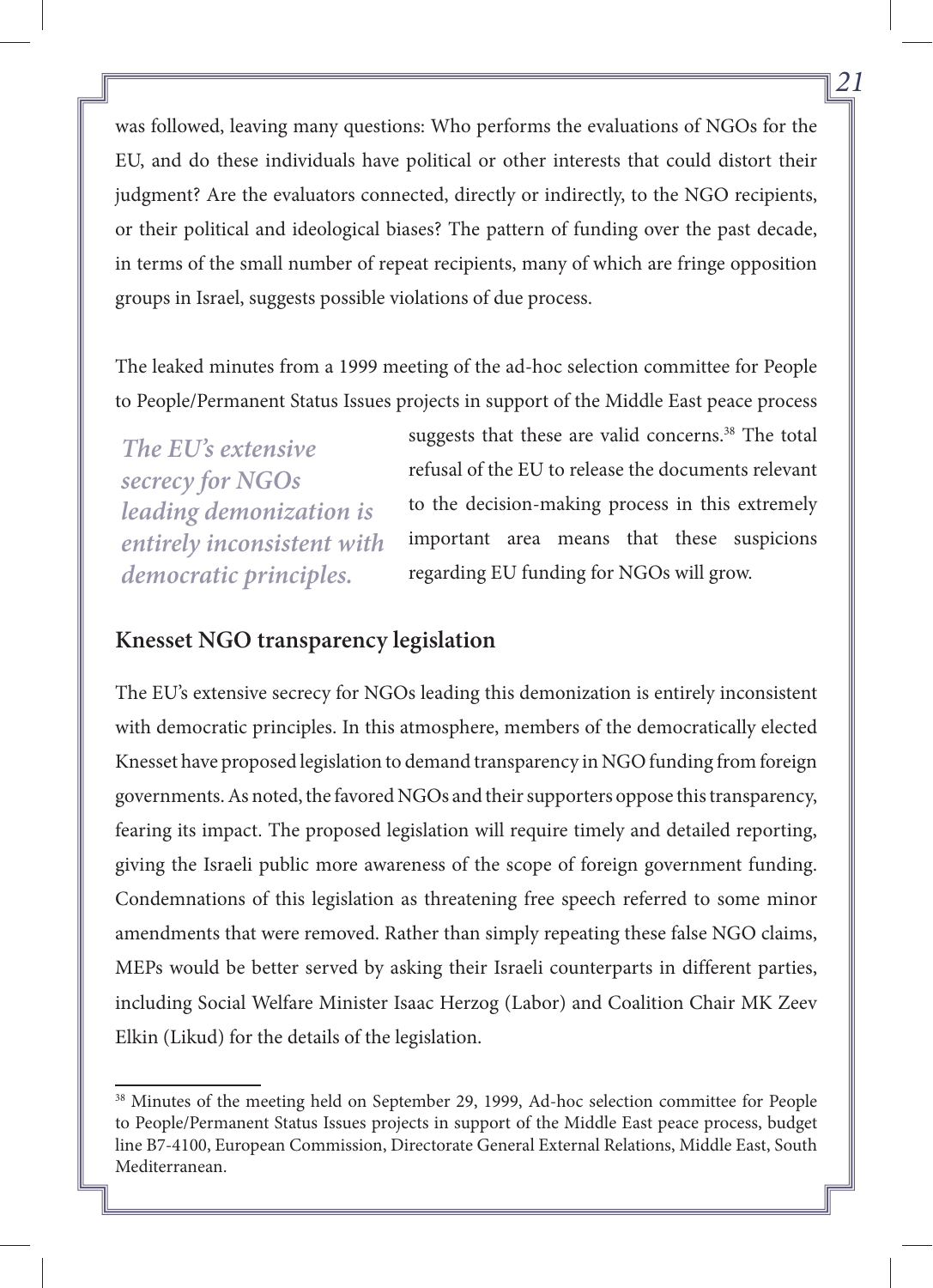The attempt by certain European officials to delegitimize this internal Israeli debate in order to justify EU policies is seen by Israelis as further interference in our internal affairs. The UN's "Declaration on Principles of International Law Concerning Friendly Relations and Co-operation among States" (UNGA, 1970) and "Declaration on the Inadmissibility of Intervention and Interference in the Internal Affairs of States" (1981) recognize the wider concepts of democratic non-interference, as does the U.S. Foreign Agents Registration Act.

In closing, I will draw your attention to two positive programs, funded under the latest PfP grants, which are in many ways the models that the EU should be following to promote peace and cooperation. Projects such as "Save a Child's Heart" and "Playing for Peace – Strengthening Community Relations through Football," run by grantee organizations

that do not engage in destructive political advocacy, fulfill the stated goals of the PfP framework, and are outstanding examples of the positive impact of EU assistance.

*The attempt by certain European officials to delegitimize internal Israeli debate in order to justify EU policies is seen by Israelis as* 

But, as I have shown, these are rare exceptions *further interference in our* in terms of EU-funded civil society programs. *internal affairs.* Most of the money is used to politicize human

rights and to preach to Israelis who have lived through decades of hatred, violence, and terror. The results are clearly counterproductive. The EU has an obligation to its own constituents, and to the Israelis and Palestinians whose lives are impacted by these policies, to conduct a fully transparent, impartial, and professional inquiry into and reevaluation of funding policies and processes for highly politicized NGOs.

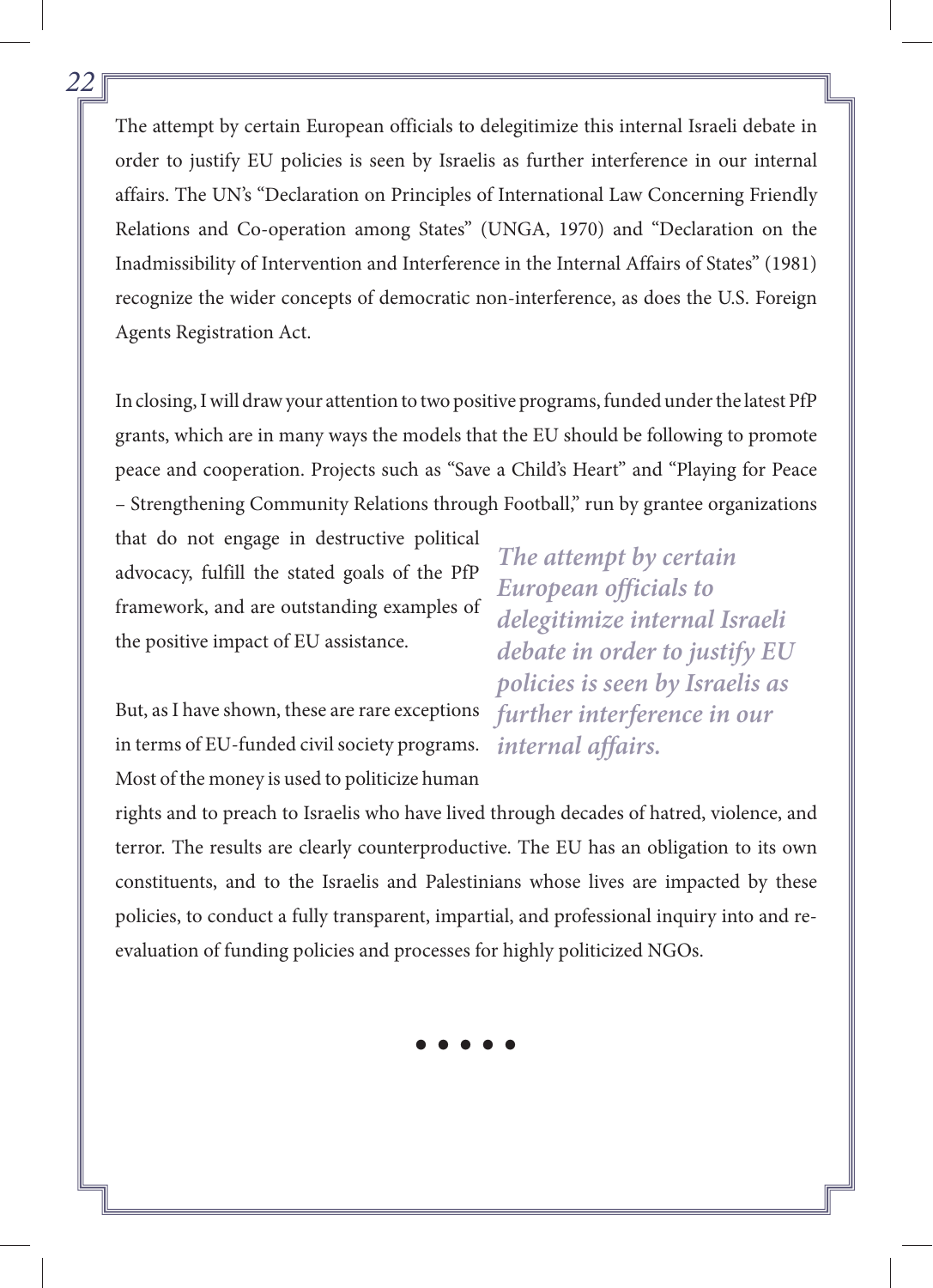#### **AGENDA - IRISH PARLIAMENT: JOINT COMMITTEE ON EUROPEAN AFFAIRS**

*23*

**This Week in the Houses of the Oireachtas**

**21 - 25 June 2010**

**Wednesday 23 June 2010**

- The Joint Committee on European Affairs will meet in Committee Room 1, Leinster House 2000
- The situation in the Middle East and the Joint Committee's Motions on the situation in Gaza and in particular Article 2 of the EU/Israel Euro Mediterranean Association Agreement 1995 concerning the parties' human rights obligations (Resumed)
- 12.30 p.m. 1.30 p.m. **Ms. Anne Herzberg, Legal Advisor to NGO Monitor**

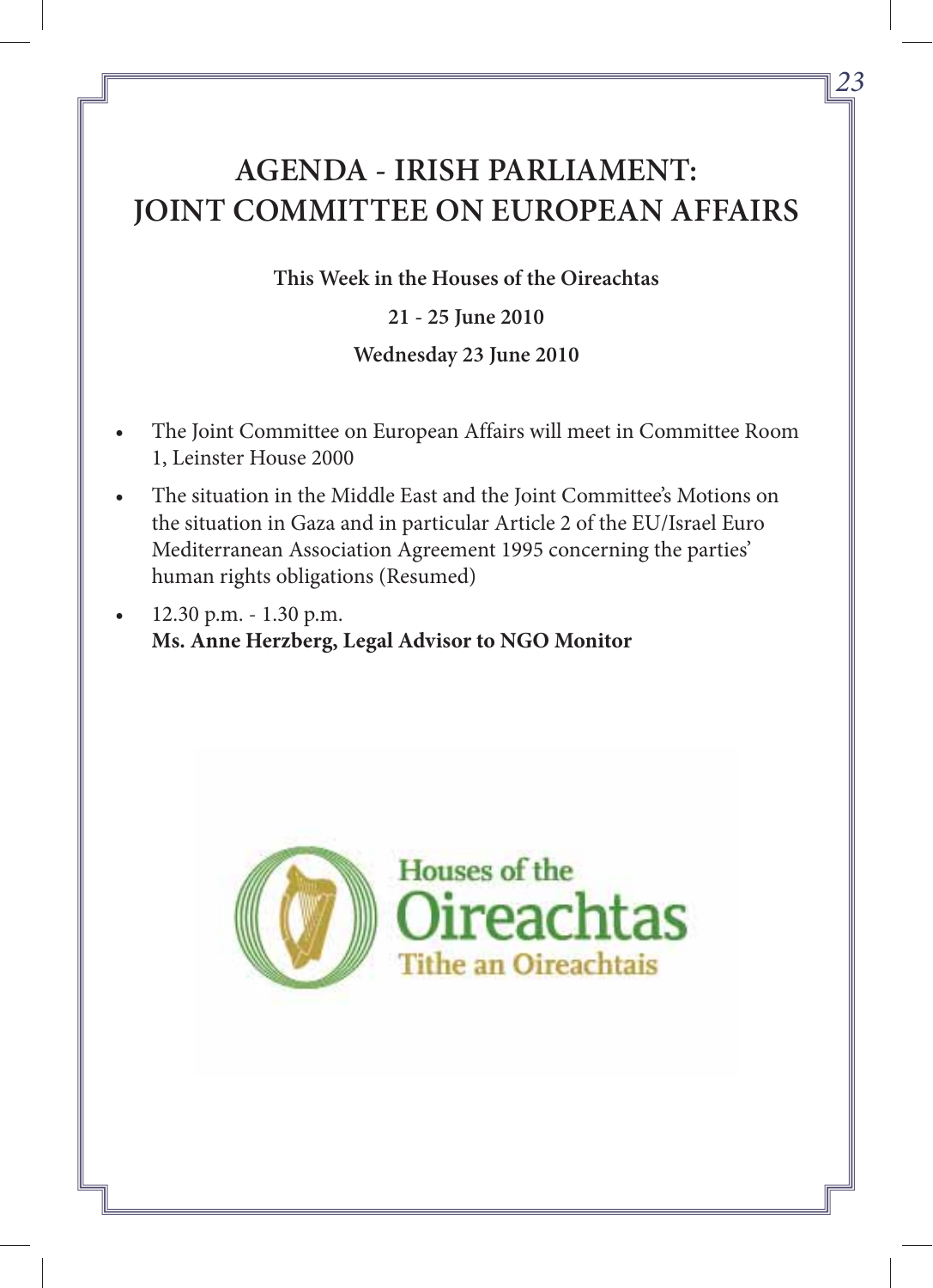#### **BACKGROUND**

On June 23, NGO Monitor Legal Advisor Anne Herzberg presented a statement to the Irish Parliament's Joint Committee on European Affairs, discussing the Durban strategy, the politicized work of Human Rights Watch and Amnesty International, and methodological deficiencies in the Goldstone Report. The session was held in response to a motion initiated by several Irish TDs calling for a review of the EU-Israel Association Agreement and suspension of a proposed upgrade to EU-Israel relations in light of the Gaza war.

On June 22, the committee heard testimony from Goldstone mission member Desmond Travers, who repeated allegations that Israeli "actions in Gaza were completely disproportionate and were unquestionably a punishment of the people."

Herzberg also circulated an NGO Monitor fact sheet, detailing Irish governmental funding to NGOs. The report described how Trócaire, which received €23.5 million in 2008-2009 from the Irish government, opposed Israel's admission to the Organization of Economic Cooperation and Development (OECD), in direct opposition to the Irish government's policy supporting acceptance. War on Want, another group funded by the Irish government, also violates Irish policy against "trade sanctions or boycotts against Israel" through its boycotts, divestment, and sanctions (BDS) campaigns.

While in Ireland, Herzberg also debated a Trócaire official on Ireland's top morning radio show, *Today with Pat Kenny*, and met with the director of Trócaire's programs in the region.

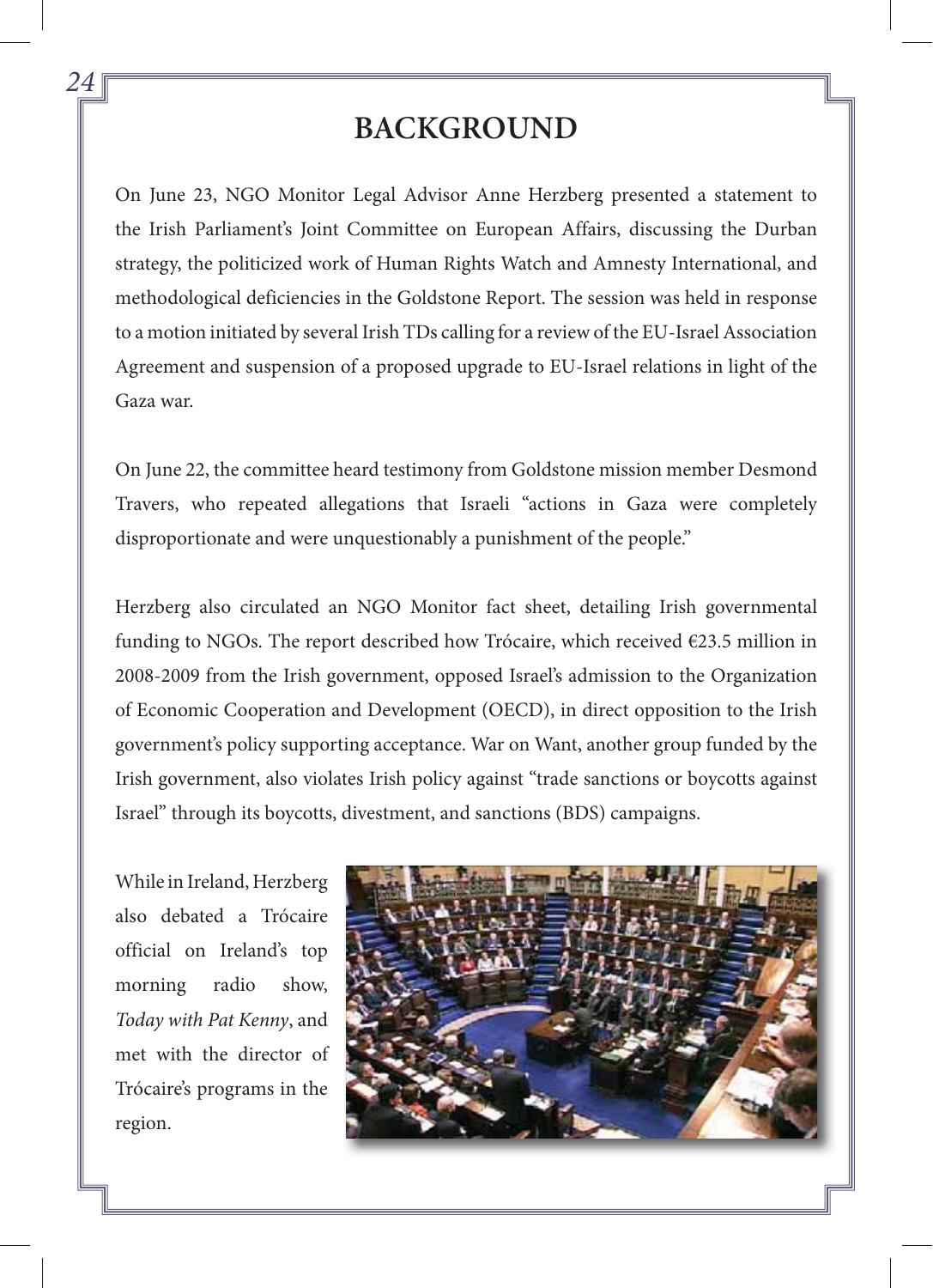## **IRISHTIMES.COM**

The Irish Times - Thursday, June 24, 2010

#### **Trócaire rejects Israeli criticism**

Deaglán De Bréadún, Political Correspondent

TRÓCAIRE HAS strongly rejected criticism from an Israeli lawyer who attacked the development agency over the stance it took on the situation in the Gaza Strip.

Trócaire was one of a number of NGOs criticised at a stormy meeting of the Joint Committee on European Affairs at Leinster House by Anne Herzberg, legal adviser to the Jerusalem-based NGO Monitor organisation.

Ms Herzberg circulated a document to committee members containing the names of NGOs which take an interest in Arab-Israeli affairs and are in receipt of Irish Government funding, with Trócaire listed at the top as having received €23.5 million in the period 2008-09.

The document pointed out that Trócaire had unsuccessfully campaigned against Israel's admission last month to the OECD. "This was in direct opposition to the Irish Government's policy of voting for acceptance," it said.

Responding afterwards, Trócaire spokesman Eamonn Meehan said: "We don't necessarily always agree with the Irish Government position, and funding from the Irish Government doesn't come with that condition attached."

In her address, Ms Herzberg said that in addition to the "terror war" against Israel, there was also a "soft power" political war which was often led by NGOs or civil society groups such as Amnesty, Human Rights Watch and Oxfam.

She was sharply critical of alleged NGO influence over the Goldstone report on the Gaza events of December 2008-January 2009, one of whose coauthors, Col Desmond Travers, a former Irish Army officer, gave evidence to the committee last Tuesday.

*Available at: www.irishtimes.com/newspaper/ireland/2010/0624/1224273186552.html*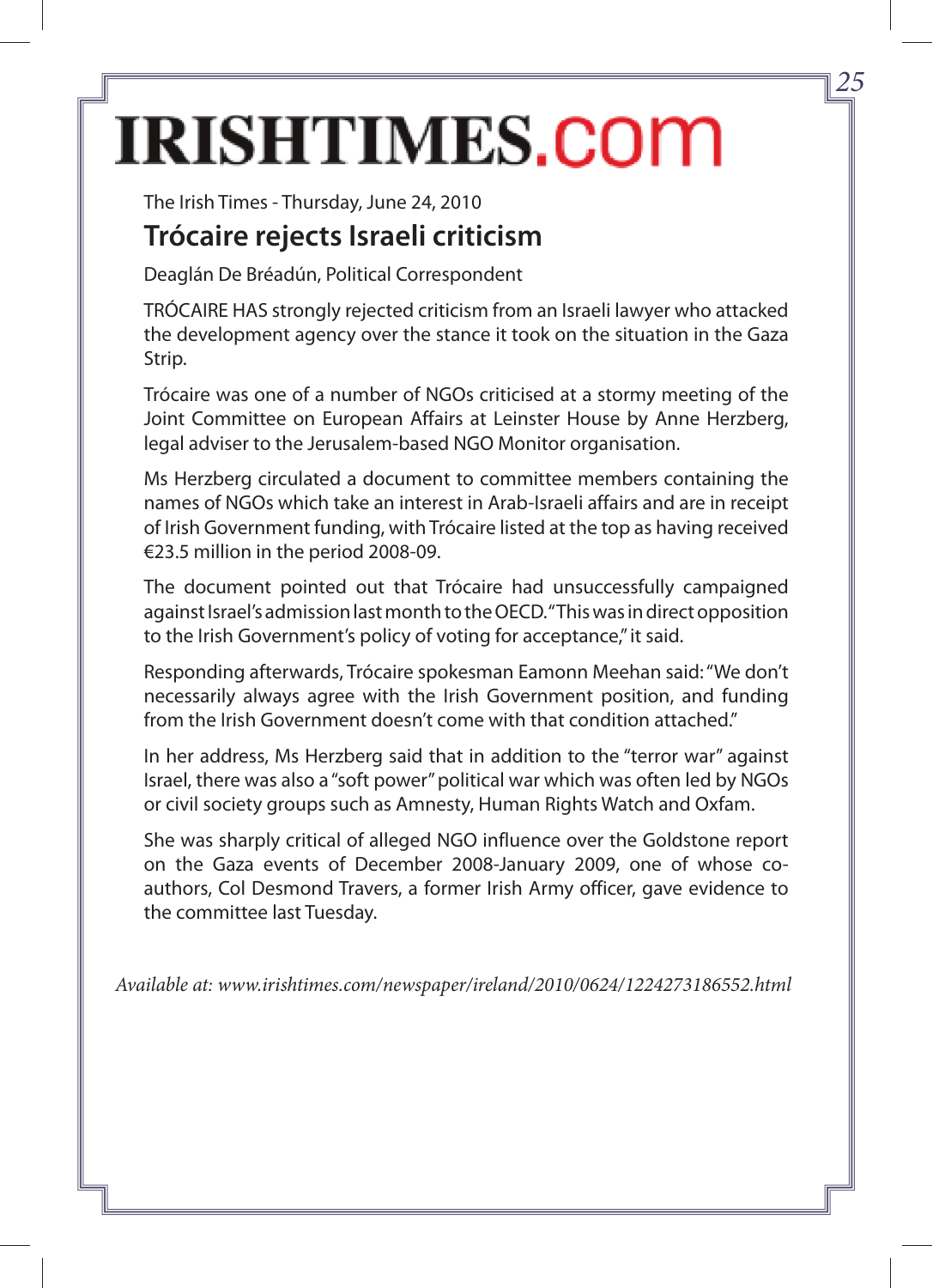#### **Anne L. Herzberg**

*Legal Advisor, NGO Monitor*

Prepared Remarks to the Irish Parliament Joint Committee on European Affairs

*Dublin, Ireland*

#### **"The Durban Strategy and the Politicization of Human Rights: HRW, Amnesty, and Goldstone"**

June 23, 2010

Thank you for having me here today. I appreciate the opportunity to present to the Committee on this very important and complex issue and to discuss the findings from more than seven years of NGO Monitor research on these issues.

For more than 60 years, the State of Israel has been subjected to violence, warfare, and a relentless campaign of terror attacks deliberately targeting civilians. Thousands have been murdered and injured in suicide bombings, mass shootings, stabbings, rocket attacks, car bombings, kidnappings, and hijackings. Today, these attacks are spearheaded by states including Iran and Syria, and terror organizations – Hamas, Islamic Jihad, Hezbollah, Fatah's Al Aksa Martyrs Brigade, the PFLP, and even Al Qaeda. They not only outwardly reject the existence of a Jewish state within any borders, but their ideology is marred by overt antisemitism and calls for genocide of the Jewish people. Unfortunately,

many so-called Palestinian moderates and supporters also refuse to recognize Israel as a Jewish state, and seek to reverse the November 1947 UN decision calling for two states, which *of Israel is often led by civil* was accepted by the Jewish nation and rejected by the Arabs.

*A "soft power" political war aimed at delegitimizing and demonizing the State society or nongovernmental organizations (NGOs).*

This "hard power" terror war is bolstered by a corresponding "soft power" political war – also known as the "weaponization" of human rights – aimed at delegitimizing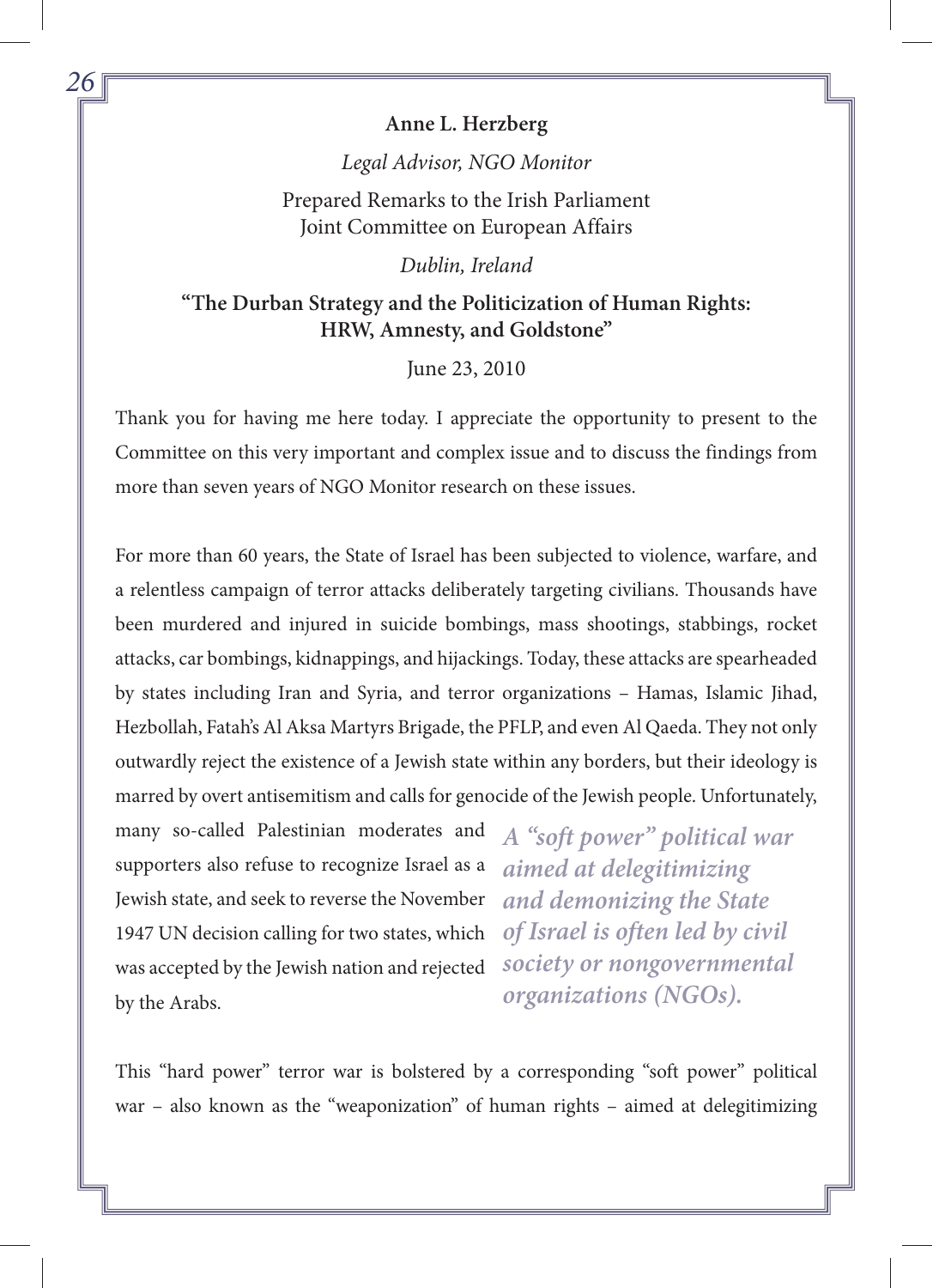and demonizing the State of Israel. It is often led by civil society or nongovernmental organizations (NGOs) that claim the mantle of universal human rights and humanitarian goals. Many powerful organizations have joined this effort, organizations whose budgets and influence rival that of large multinational corporations, such as Amnesty International, Human Rights Watch, and Oxfam.

#### **The Durban Strategy**

At the NGO Forum of the 2001 UN World Conference Against Racism in Durban, South Africa, 1,500 NGOs issued a resolution singling out Israel as "a racist, apartheid state" and labeling "Israel's brand of apartheid as a crime against humanity." These NGOs accused Israel of the "systematic perpetration of racist crimes including war crimes, acts of genocide and ethnic cleansing" and called upon the "international community to

*The strategy of transforming Israel into a pariah state is the latest incarnation of the campaign that produced the 1975 UN General Assembly declaration that "Zionism is racism."*

impose a policy of complete and total isolation of Israel as an apartheid state."

The strategy of transforming Israel into a pariah state is the latest incarnation of the campaign that produced the 1975 UN General Assembly declaration that "Zionism is racism." Although this very bigoted declaration was repealed in 1991, NGOs resuscitated both the

tactic and the canard at the Durban conference in order to delegitimize Jewish selfdetermination and self-defense rights. This singling out of Israel is a form of incitement and itself appears to be an expression of racism.

NGOs claiming human rights and humanitarian objectives are the main engine of this "Durban strategy" promoting boycott, divestment, and sanctions campaigns; "lawfare," where Israeli officials and corporations or states doing business with Israel are harassed around the world with lawsuits that exploit universal jurisdiction statutes; and lobbying and campaigning at international institutions such as the UN, the EU, the International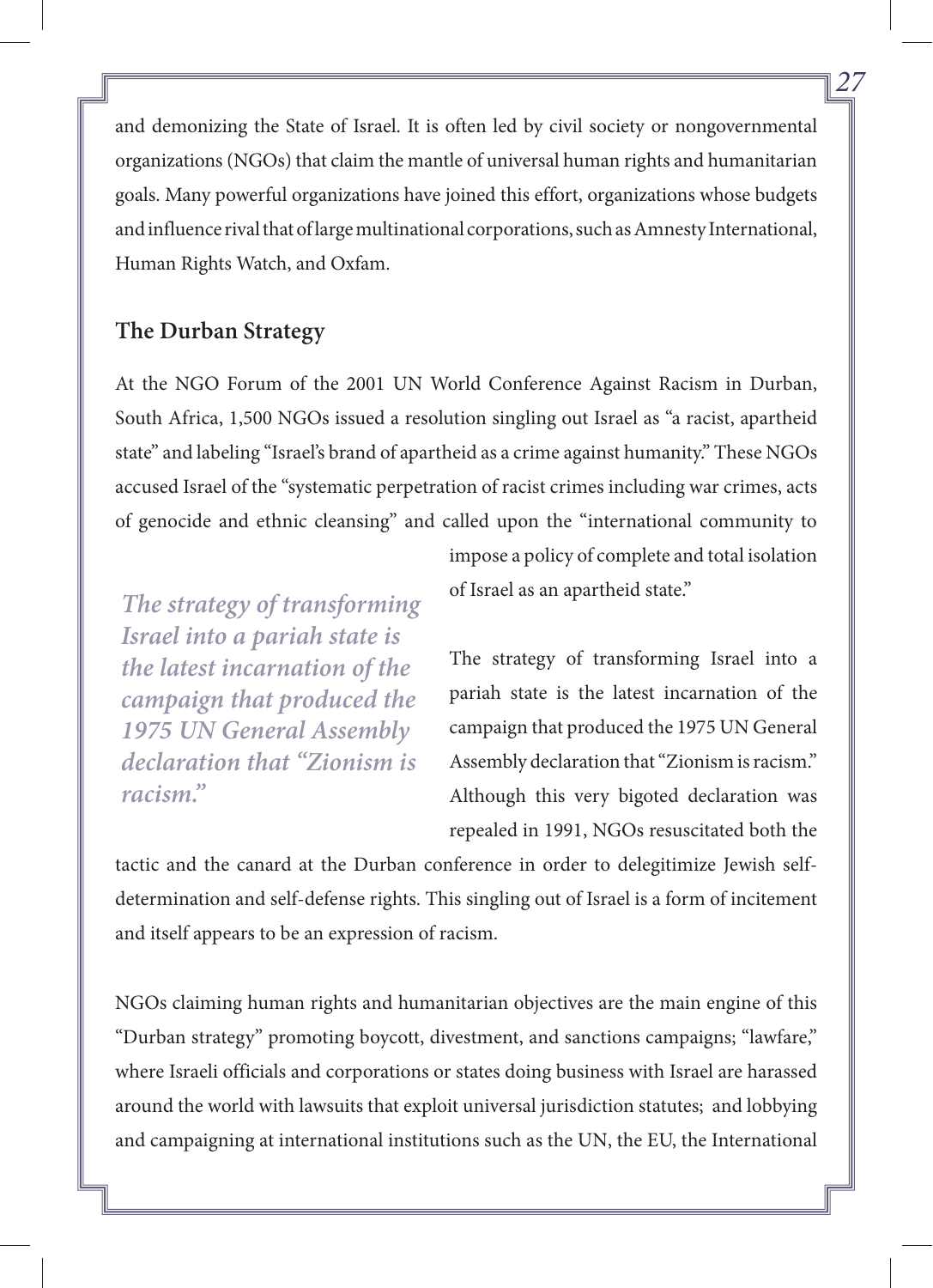Court of Justice, and the International Criminal Court, targeting Israel. Disturbingly, many of these efforts are funded via large grants provided by the EU and European governments, including Ireland.

In their publications and campaigns, these NGOs adopt the rhetoric of human rights and international law. By couching

political attacks in legal terms, NGOs *By couching political attacks* and expertise, thereby increasing international pressure against Israel and delegitimizing its right to defend its citizens from attack.

seek to create a veneer of credibility *in legal terms, NGOs increase international pressure against Israel and delegitimize its right to defend its citizens from attack.*

Since the 2001 Durban conference, this process has played itself out many times – Jenin in 2002, the ICJ case against Israel's security barrier in 2004, the 2006 Lebanon War, last year's Gaza War, and the IHH/ISM flotilla three weeks ago. It is always the same: Israel is faced with a spate of terror attacks targeting civilians in major population centers; Israel responds with counter-measures in increasing severity; NGOs immediately issue countless condemnations against Israel making accusations of "war crimes," "crimes against humanity," and "intentional targeting of civilians" based on speculation and little to no hard evidence; the media and the international community adopt these claims at face value, rarely performing independent verification; the UN, and in particular the HRC, engages in further one-sided condemnations, calling for international investigations and war crimes trials, and NGOs are called upon to play an integral role in these processes, further entrenching their influence and claims.

Although the most recent manifestation of this process began after the full Israeli withdrawal from Gaza in 2005, and the violent June 2007 Hamas takeover, it greatly intensified during last year's war, and has continued apace since the issuing of the Goldstone Report and the flotilla violence.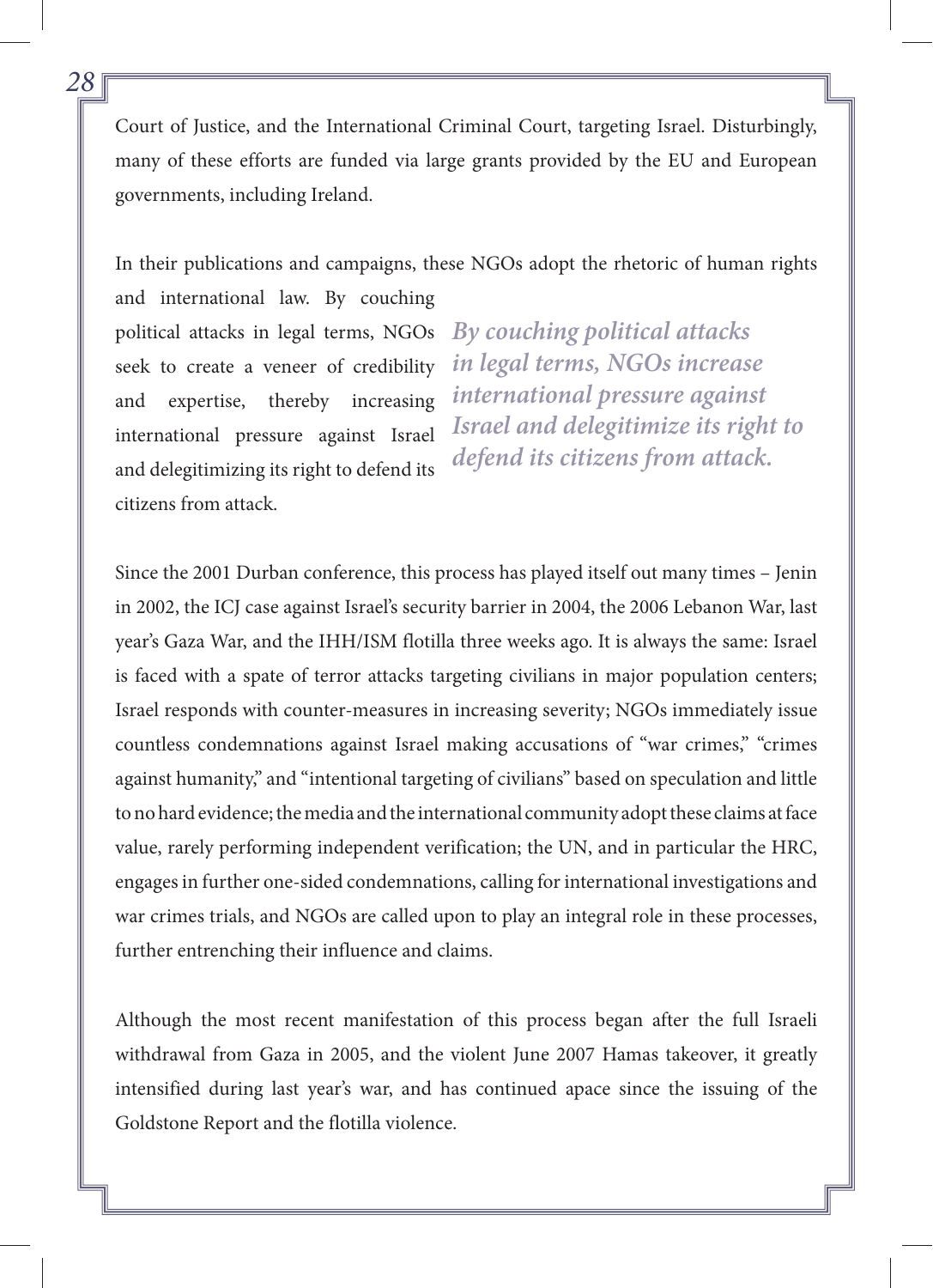The Gaza war was accompanied by obsessive media and NGO coverage: NGO Monitor tracked over 500 statements by 50 NGOs at that time. And these NGO publications repeated several themes couched in international law that were eventually adopted by the Goldstone Report including the alleged continued "occupation" of Gaza, "collective punishment," the supposed "intentional targeting of civilians," and claims of "disproportionate" force.

These reports minimized the more than 8,000 mortar and rocket attacks of increasing severity and range directed at Israeli civilians living in Sderot, Ashkelon, Ashdod, Be'er Sheva, and beyond. The role of Syria and Iran in their support of Hamas and other terror groups was similarly ignored, as were reports regarding the mass commandeering by Hamas of construction materials, fuel, and humanitarian aid. In contrast, little to

*In contrast to condemnations of Israel, many international NGOs were silent on extensive human rights abuses occurring around the world during this same period.*

no mention was made of Gilad Shalit, the Israeli soldier kidnapped from Israeli territory and held incommunicado for four years this week in complete violation of the Geneva Conventions.

In contrast to the condemnations of Israel, many international NGOs were silent on extensive human rights abuses occurring around the world during this same period, such as the more than

600 civilians killed in Congo on December 29 in a conflict that has claimed more than five million lives, and the thousands of Muslims killed annually at the hands of other Muslims in attacks in Iraq, Pakistan, Afghanistan, Somalia, Sudan, and elsewhere. Only a couple of days before the IHH flotilla confrontation, more than 120 Muslims were murdered and hundreds injured in a dual bombing and mass shooting at two mosques and a hospital in Pakistan. Yet, there were no emergency sessions at the UN Human Rights Council and comparatively little NGO and media coverage or ongoing focus.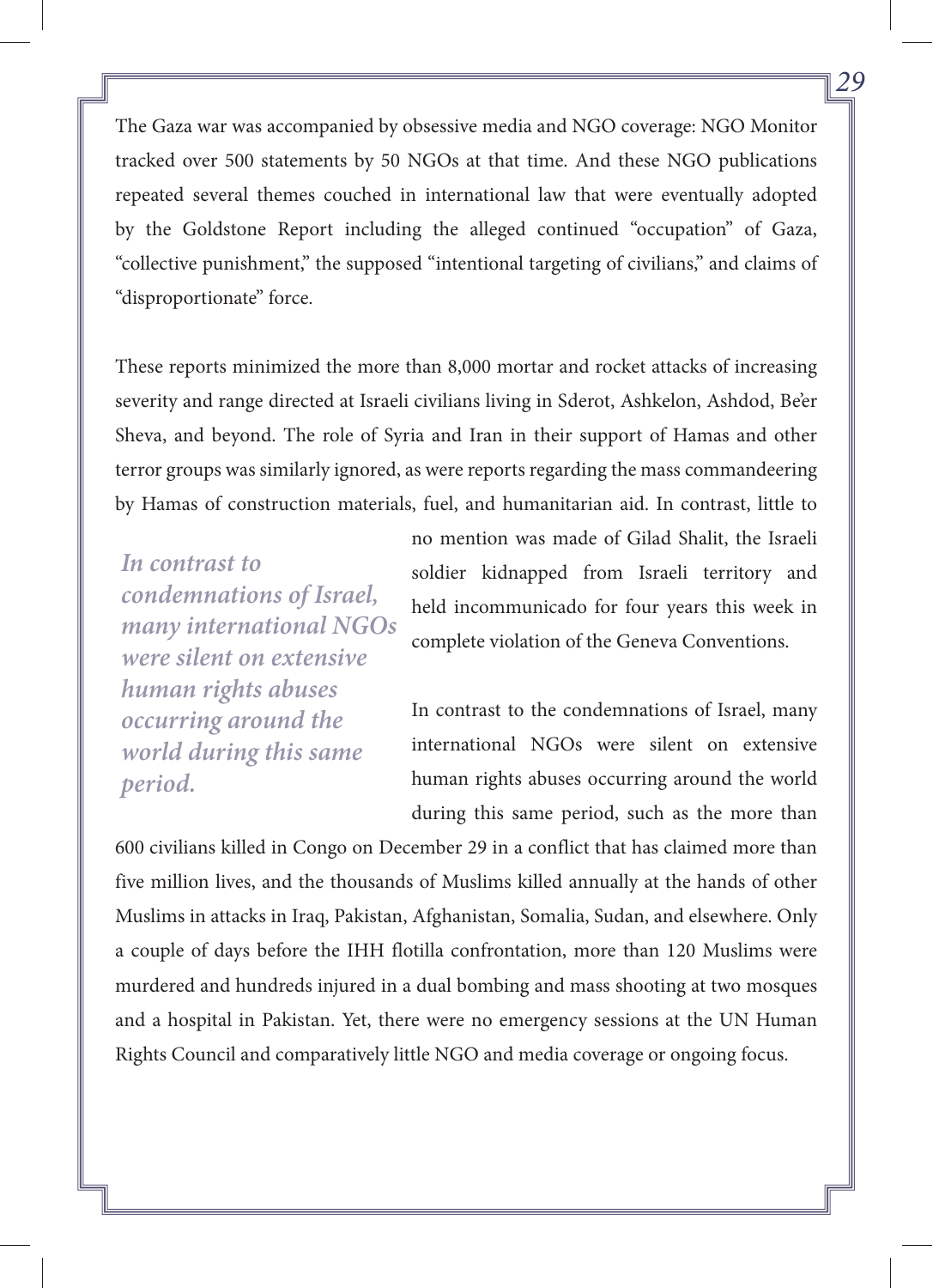Leading this disproportionate response were Amnesty International and Human Rights Watch, and I will speak now in some detail about their publications on the Gaza war based on the results of our research.

Let me also say, before I continue, that there might indeed have been cases where the IDF may have fallen short of international legal standards. However, in its dozens of publications on the war alleging Israeli crimes, HRW and Amnesty performed little, if any, substantive factual or legal analysis. As noted by the committee appointed by the ICTY prosecutor to review alleged wrongdoing by NATO forces during the 1999 Kosovo campaign, "much of the material submitted to the Office of the Prosecutor consisted of reports that civilians had been killed, often inviting the conclusion to be drawn that crimes had therefore been committed." Similarly, HRW's and Amnesty's reports relating to Gaza simply highlighted a few highly emotive incidents from which these organizations drew overly broad and unfounded conclusions regarding Israel's compliance with international law. Moreover, both organizations minimized or even concealed that during their missions to Gaza,

they were continually shadowed by Hamas officials who vetted and debriefed witnesses prior to and following interviews.

It should also be stressed that the methodological deficiencies in these publications are not unique to Israel. A 2006 study, "The Work of Amnesty International

*Both organizations minimized or even concealed that during their missions to Gaza, they were continually shadowed by Hamas officials who vetted and debriefed witnesses prior to and following interviews.*

and Human Rights Watch: Evidence from Colombia," conducted by the Bogota-based Conflict Analysis Resource Center and the University of London, found that "both organizations have substantive problems in their handling of quantitative information. Problems include failure to specify sources, unclear definitions, an erratic reporting template and a distorted portrayal of conflict dynamics."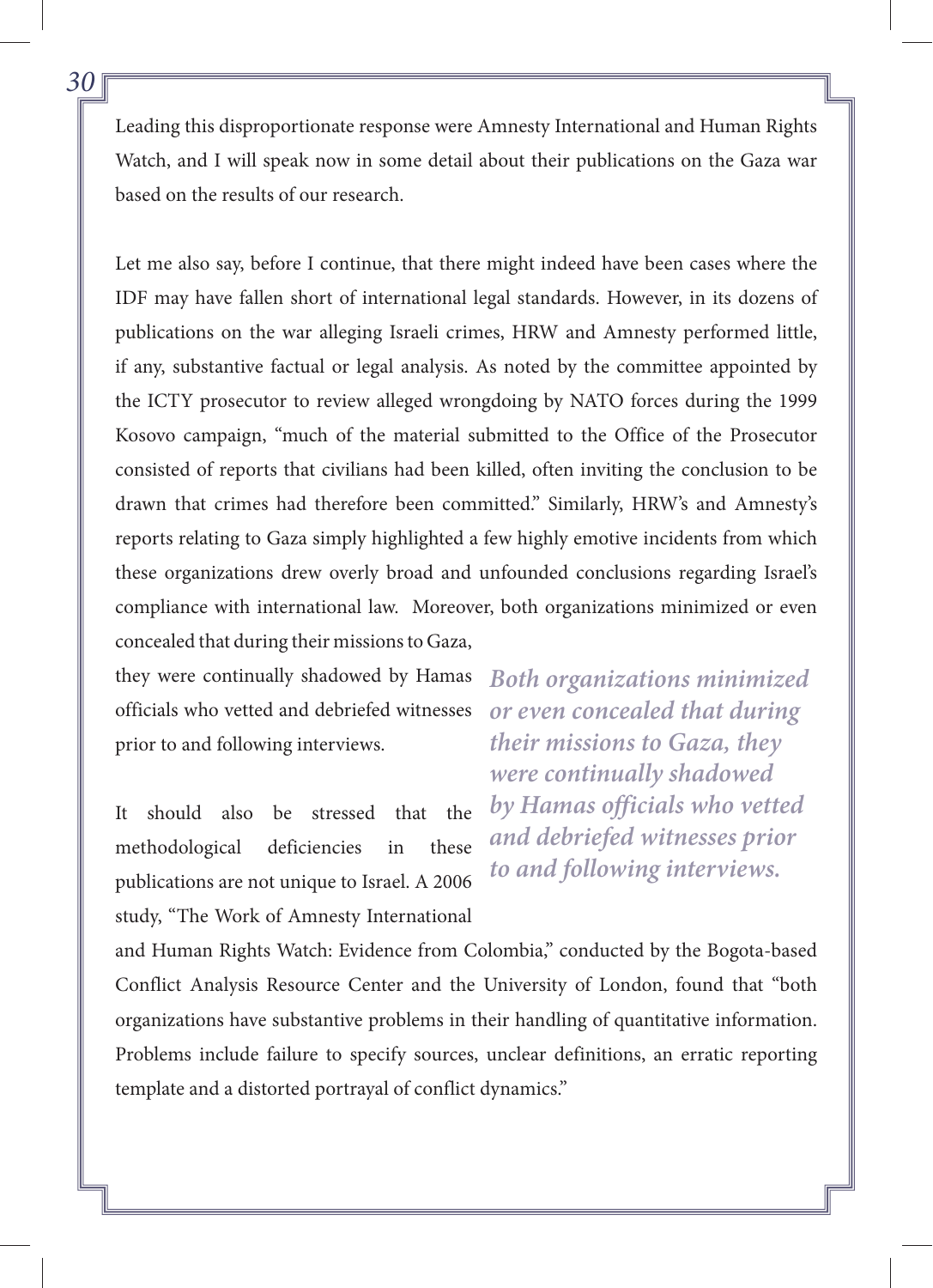#### **Human Rights Watch**

HRW's concentration on the Arab-Israeli conflict reflects the political ideology of its officials, as well as the powerful influence of the media in setting NGO agendas. According to a study by James Ron and Howard Ramos, "watchdogs respond to media demand, and the more journalists ask about

a country such as Israel, the more Human Rights Watch … will respond." Similarly, a member of HRW's board has commented that "We seek the limelight—that's part of what we do. And so, Israel's sort of like lowhanging fruit."

*A member of HRW's board commented that "We seek the limelight – that's part of what we do. And so, Israel's sort of like low-hanging fruit."*

In 2009, HRW issued nearly 100 publications on the Arab-Israeli conflict, the vast majority on Gaza, and only 12 of these focused exclusively on Palestinian actors. Since April 2009, HRW has issued more than 40 statements lobbying for the Goldstone Report, dwarfing its reporting on any other abuses in the Middle East and even surpassing its coverage of the Iranian election crisis. HRW has issued only two reports on Iran since January 2009 compared to seven reports on the Gaza war alone. Its lone report on the Iranian post-election crisis is only 19 pages, compared to a total of 351 pages condemning Israel for the war.

HRW's charges related to white phosphorus, drones, and "white flag" deaths drove a variety of NGO and media campaigns during the Gaza war and fed directly into the Goldstone Report, following the model of the "massacre" claims about Jenin in 2002 and Qana in the 2006 Lebanon war. These reports were mostly premised on speculation or false claims ("In none of the cases did Human Rights Watch find evidence that Palestinian fighters were present in the immediate area of the attack at the time") as well as charges that go beyond HRW's research capacity ("the drone operators had the time and optical ability to determine whether they were observing civilians or combatants").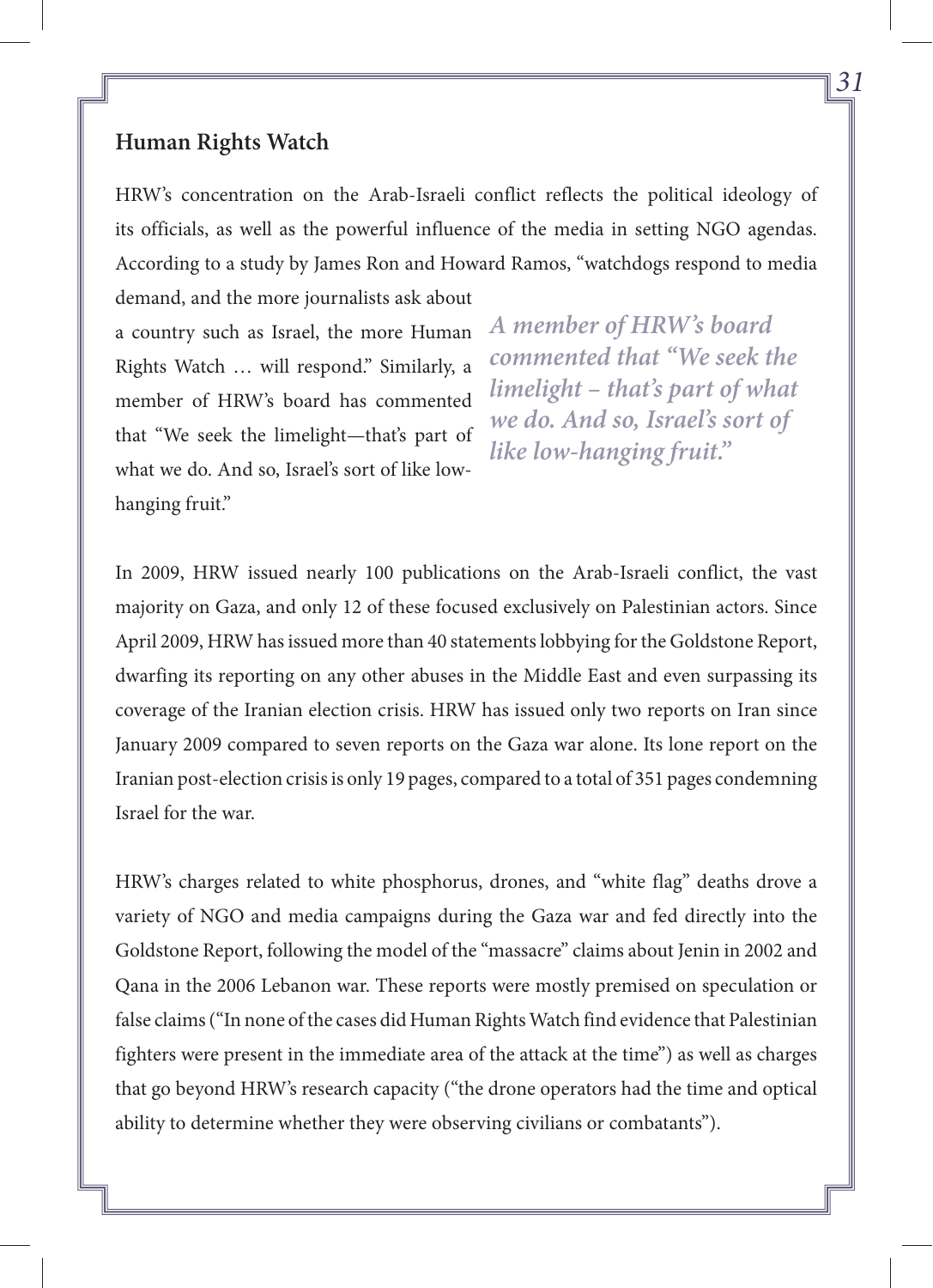In its report, "Rain of Fire," HRW charged Israel with illegal use of white phosphorus munitions. This allegation depended upon the military "expertise" of Marc Garlasco – HRW's former "senior military analyst" who resigned in February in the wake of a scandal. His technical assertions were refuted by many military experts including in evidence provided to the Goldstone mission (even though that evidence was selectively applied by the mission in its report) – and was supplemented with unverifiable and often inconsistent Palestinian testimony. HRW did not have knowledge of the military conditions involved, and based claims of malevolent intent and war crimes on speculations regarding alternatives that may or may not have been available and equally effective.

Another report accused Israel of "war crimes" resulting from the alleged use of Spike missiles fired from drones, according to Palestinian witnesses ("Precisely Wrong," June

*HRW based claims of malevolent intent and war crimes on speculations regarding alternatives that may or may not have been available and equally effective.*

2009). This report, too, was fundamentally flawed. A number of experts unconnected with HRW also immediately noted the major technical errors in the claims. Robert Hewson, editor of Jane's Air-Launched Weapons, remarked that the launch of a missile from drones, two of which were alleged to occur at night, would likely "elude the naked eye." He added that "Human Rights Watch makes a lot of

claims and assumptions about weapons and drones, all of which is still fairly speculative." Colonel Richard Kemp, former head of British forces in Iraq and Afghanistan, similarly questioned Garlasco's claims that witnesses heard drones prior to the alleged attacks. Kemp noted that the five-mile range of a Spike missile was enough to put it well out of earshot.

The single HRW report on Palestinian violations of Israeli human rights, "Rockets from Gaza," was not published until August 6, 2009, long after media attention had subsided. The report covered no new ground and largely repeated an April 2009 publication of the International Crisis Group. Moreover, the content of the report equated Israel with Hamas, failed to condemn Hamas for the use of human shields, and blamed Israel for Hamas rocket fire from populated areas. "Rockets from Gaza" also ignored weapons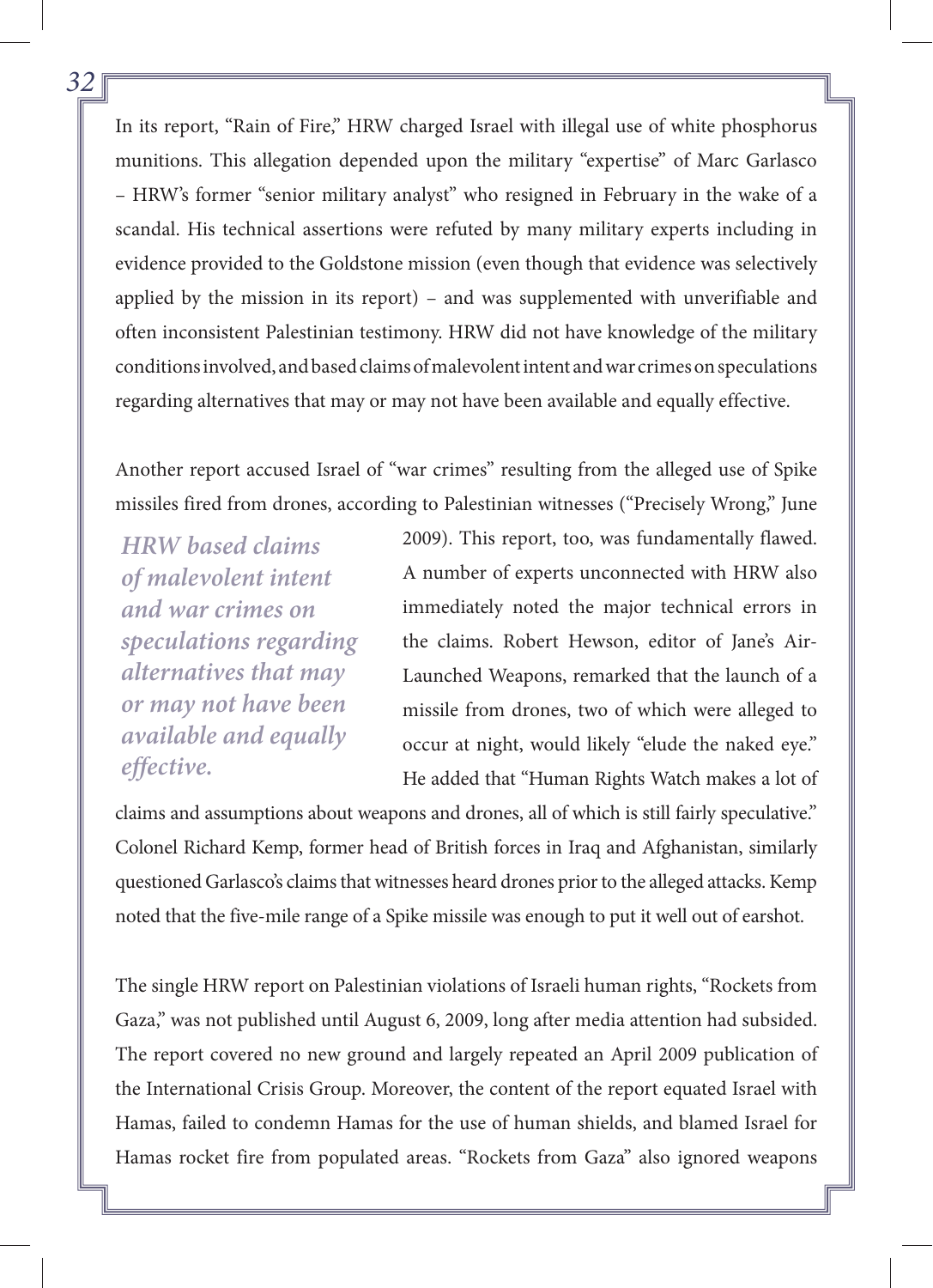smuggling into Gaza as well as the role of Iran and Syria in supplying those weapons. In contrast to the condemnations HRW directed at Israel, its report on Hamas included no

implications, and appeared to be merely an attempt to create an artificial show of "balance."

"Rockets from Gaza" was followed one week later by another HRW report headlined "White Flag Deaths," alleging that Israel deliberately killed civilians waving white flags. White Flags relied on conflicting Palestinian claims and ignored the major discrepancies in Arabic-language and international media regarding these claims. In one case, more than

*In contrast to the condemnations HRW directed at Israel, its report on Hamas included no implications, and appeared to be merely an attempt to create an artificial show of "balance."*

16 different versions appeared in the media. At a press conference held in Jerusalem, HRW admitted it was aware of these many versions, yet this information was missing in its report. Inconsistencies include whether Hamas fighters were present at the time of the incidents; the specific details of how the incidents transpired; and the number, identity, and affiliation of casualties.

HRW's reporting on Gaza was coupled with several notable scandals. In May 2009, HRW officials appeared at a fundraising dinner in Saudi Arabia including at least one member of the governing Shura Council. At the dinner, HRW noted its need to combat "pro-Israel pressure groups" as the reason for seeking Saudi funding.

In September 2009, Marc Garlasco, HRW's "senior military analyst" responsible for authoring many of HRW's Israel reports since 2004, was revealed to be an avid collector of Nazi memorabilia contributing more than 8,000 posts to Nazi memorabilia websites and authoring a 430-page collecting guide to Nazi-era war medals. Finally, in October, HRW's founder Robert Bernstein wrote a devastating op-ed in the *New York Times* charging that HRW "has lost critical perspective" and "has been issuing reports on the Israeli-Arab conflict that are helping those who wish to turn Israel into a pariah state." Recent exposés on HRW in *The Sunday Times* and *The New Republic* support these claims.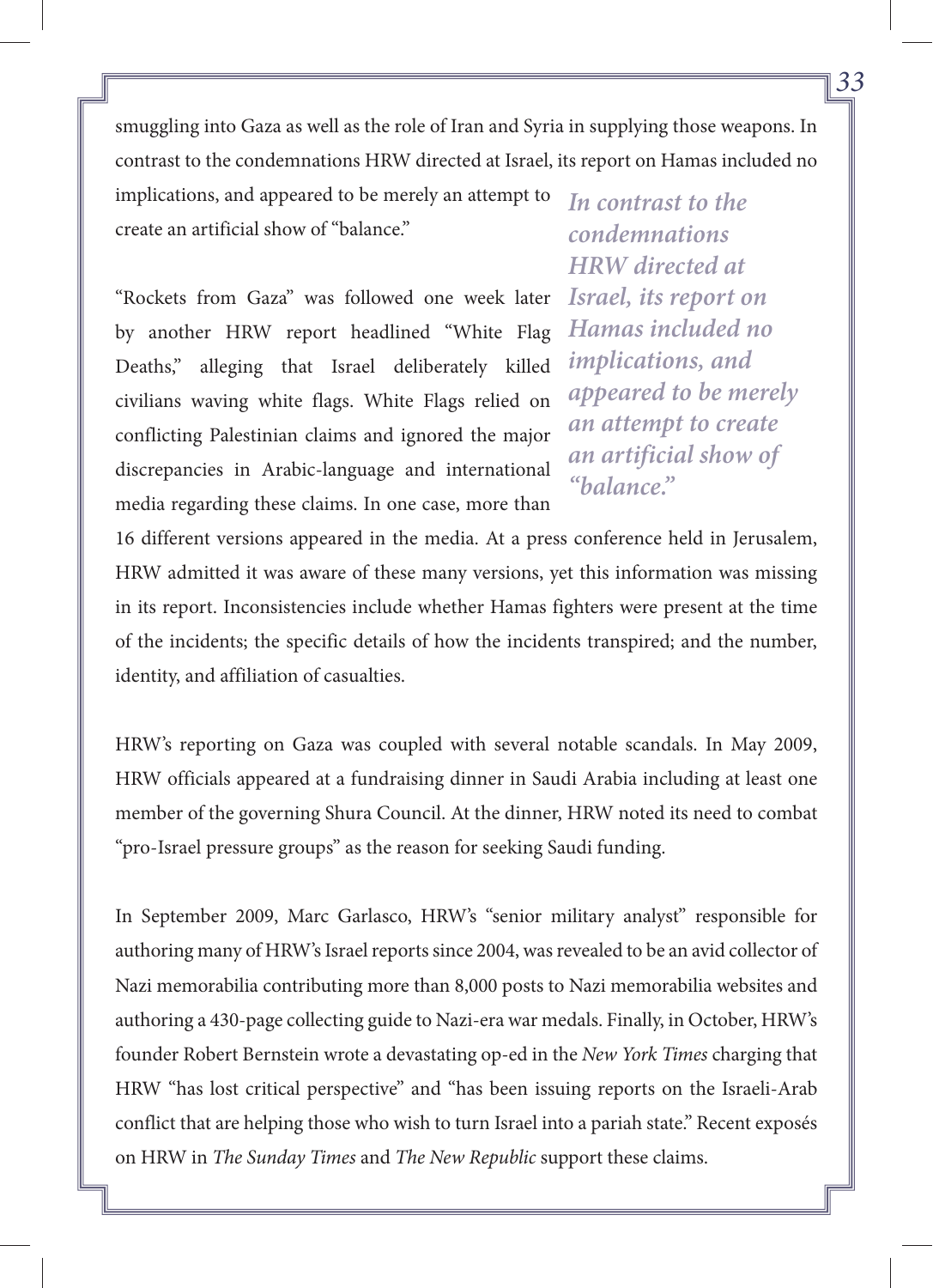#### **Amnesty International**

As with HRW, Gaza was the primary focus of Amnesty's work on Israel in 2009. Israel is portrayed as the second worst human rights violator in the Middle East after Iran. Palestinian, Syrian, Libyan, Egyptian, and Saudi human rights violations received far less attention. In addition, Amnesty issued more in-depth reports – which have the greatest impact – on Israel than on any other country.

In July 2009, Amnesty published a report entitled "Operation 'Cast Lead': 22 Days of Death and Destruction," charging Israel with "war crimes." The 127-page publication ignored considerable evidence available to anyone with access to YouTube of Hamas operating deliberately within civilian areas to turn the population of Gaza into a mass human shield. It minimized Palestinian violations of international law, and promoted boycotts and lawfare against Israel. The only mention of kidnapped soldier Gilad Shalit was in a footnote, underlining Amnesty's double standards in the application of human rights norms.

A subsequent report published on the first anniversary of the Gaza war accused Israel of "collective punishment under international law," Egypt's and Hamas' responsibility was minimized, and Amnesty continued to advance the

specious legal assertion that "as the occupying power, it is Israel that bears the foremost responsibility for ensuring the welfare of the inhabitants of Gaza." The report also repeated a claim, which originated in its July 2009 report, that Israel "wantonly and deliberately" destroyed the al-Bader flour mill. This incident was not contemporaneously reported by the Palestinian NGOs in Gaza, nor in the Arabic media. Photographs and a summary of events

*"[HRW] has lost critical perspective" and "has been issuing reports on the Israeli-Arab conflict that are helping those who wish to turn Israel into a pariah state."*

> Robert Bernstein Founder, HRW

released by both the UN (UNITAR) and the IDF refute Amnesty's (and Goldstone's) version of events and clearly show that the mill was accidentally hit by artillery during a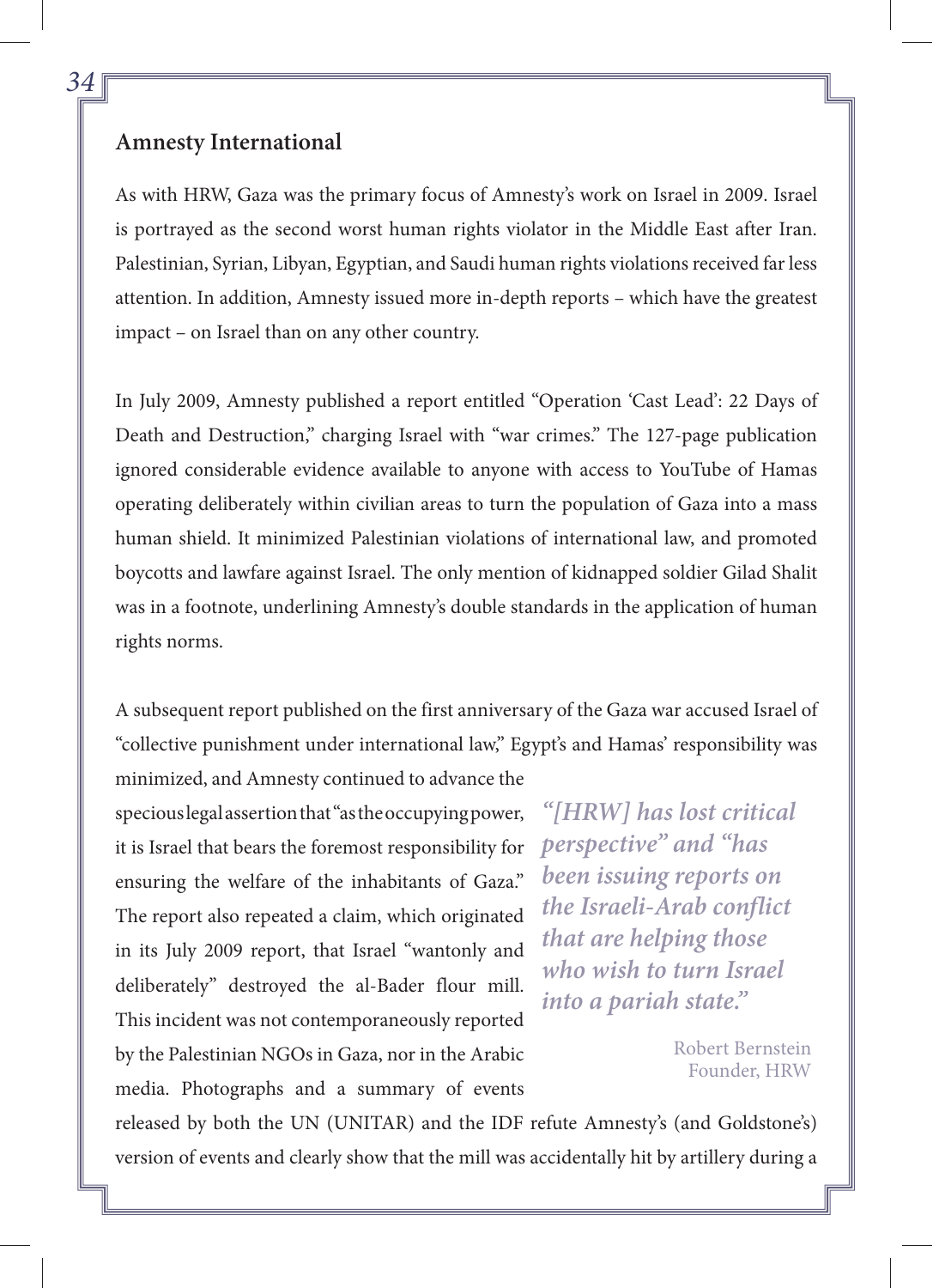firefight with Hamas combatants and not by an F-16 strike as Amnesty and Goldstone claimed.

*"[Amnesty's] degeneration and politicization" is "a moral crisis that has global implications."*

Amnesty has also seen its share of controversy in the past year. In February 2010, Amnesty suspended Gita Sahgal, head of its Gender Unit, for criticizing Amnesty's alliance with Moazzam

Christopher Hitchens

Begg, an alleged Taliban supporter. Its actions were condemned by author Salman Rushdie and columnist Christopher Hitchens, among others. Hitchens called the "degeneration and politicization" of Amnesty "a moral crisis that has global implications."

In response to the criticism, Amnesty's interim Secretary General, Claudio Cordone, defended Begg, stating that "jihad in self-defence" is not "antithetical to human rights." In a statement published in *The New York Review of Books*, Sahgal remarked that the organization's "stance has laid waste to every achievement on women's equality by Amnesty International in recent years and made a mockery of the universality of rights."

#### **Goldstone**

HRW and Amnesty and other NGOs such as the Palestinian Center for Human Rights were integral players in the Goldstone mission. Goldstone was a member of HRW's board until May 2009 and has an ongoing close personal relationship with HRW Executive Director Kenneth Roth. Prior to the war, mission member Christine Chinkin consulted for Amnesty, and shortly after the war the other three members − Goldstone, Hina Jilani and Desmond Travers − signed a letter prepared by Amnesty claiming to be "shocked to the core" by the events in Gaza.

In May 2009, an Amnesty official provided Goldstone with a proposed outline for the report, which was largely adopted. The organization also appears to have given the mission a list of 36 incidents to investigate [all relating to alleged Israeli violations], and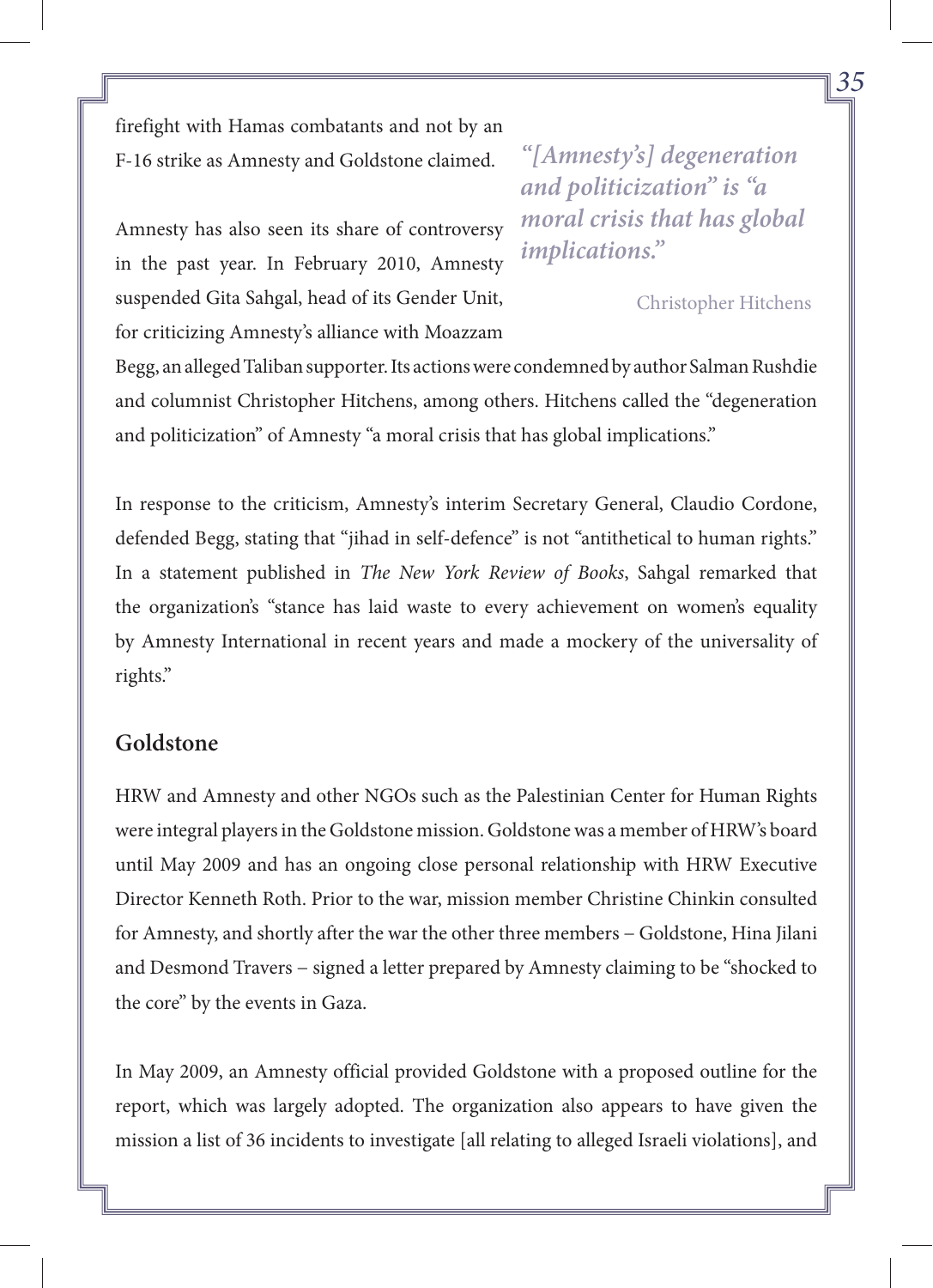which became the sole focus of Goldstone's report. These connections represent a major conflict of interest – such close ties almost ensured that information provided by these NGOs could not be objectively evaluated. Despite personal assurances to me and others by the mission that NGO submissions would be made publicly available on the UN's website, they remain hidden.

In June and July, Goldstone held "public hearings" in Gaza and Geneva, where the mission cherry-picked witnesses in a process that was secret, and some individuals

*[Amnesty] appears to have given the mission a list of 36 incidents to investigate [all relating to alleged Israeli violations], and which became the sole focus of Goldstone's report.*

even testified in secret to the commission. The mission largely failed to ask questions designed to elicit relevant facts pertaining to the charges at hand.

In one very troubling case, Mr. Travers, who testified before you yesterday, asked a prevetted witness from the Gaza Community

Mental Health Project about the state of mind that supposedly motivates Israelis. Travers asked, and I quote:

"We have heard testimony of great, uh, violence, seemingly un-militarily, unnecessary violence inflicted particularly on children. There have been instances of the shooting of children in front of their parents. As an ex-soldier I find that kind of action to be very, very strange and very unique. I would like to ask you if you have any professional insights as to what mindset or what conditioning or what training could bring around a state of behavior that would cause a soldier, a fellow human being to shoot children in front of their parents. Do you have any professional insights into that kind of behavior?"

In response, the NGO official replied, "With time, the Israeli soldier has the image of absolute superiority … There we see the arrogance of power and he uses it without thinking of humanity at all … .inside Israel there is an identification with the aggressor, the Nazis."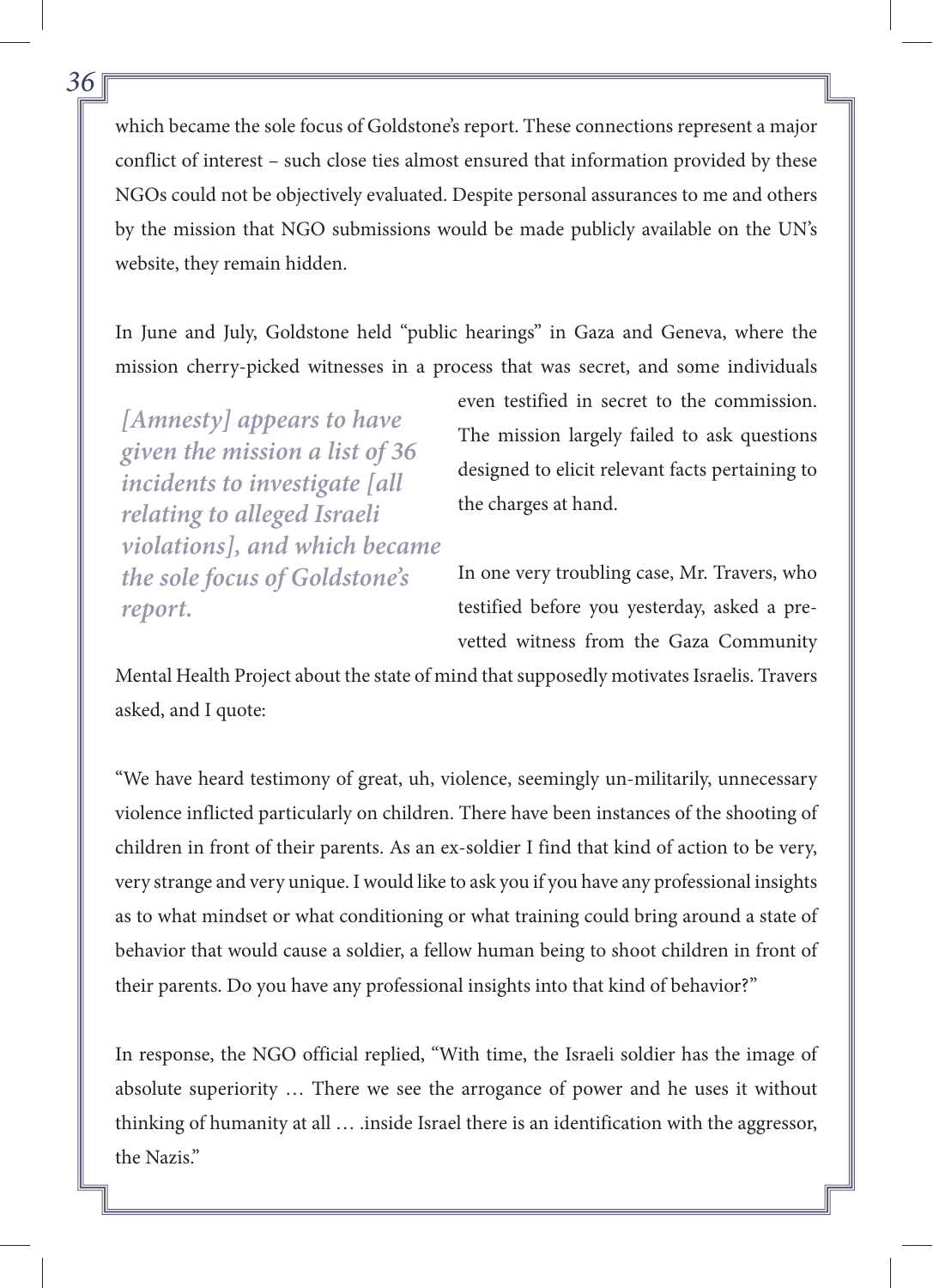*The Goldstone mission, conducted under the auspices of the thoroughly discredited UN Human Rights Council...was not about a search for the truth but rather was in service of further demonization.*

This exchange exemplifies that the Goldstone mission, conducted under the auspices of the thoroughly discredited UN Human Rights Council and in conjunction with these officials, was not about a search for the truth but rather was

in service of further demonization. After their participation with Goldstone, two of the mission members, Mr. Travers and Ms. Jilani, were active participants in the so-called Russell Tribunal, a fringe political event organized by far-left wing radicals designed to put Israel and countries supporting it on trial in a kangaroo court.

Systematic and widespread condemnation and criticism of the Goldstone process has come from across the political spectrum. For instance, Professor Francoise Hampson has noted that the key problems with Goldstone were the "biased HRC mandate," "the nature and confused conclusions reached," and Goldstone's faulty assumption that violations of IHL can be based solely on results. Professor Yuval Shany, who is often critical of the Israeli military, has remarked that the Goldstone Report "sets a standard that no one applies and no one can meet." Judge Fausto Pocar, former president of the ICTY, criticized the Goldstone Report for its one-sided and discriminatory call for universal jurisdiction.

British think tank Chatham House also issued a report regarding irregularities in the Goldstone process and concluded that among other aspects, "the Mission had given insufficient acknowledgement of the difficulty in obtaining information in a political environment dominated by Hamas"; that there was a perception of bias regarding mission members; that "the criteria employed [for selection of incidents to be investigated] should have been indicated"; and that criticisms of Hamas were "tentative."

The NGO reports discussed earlier and the nature of the impartial relationship and stated prejudices of the Goldstone Commission members are in clear violation of fundamental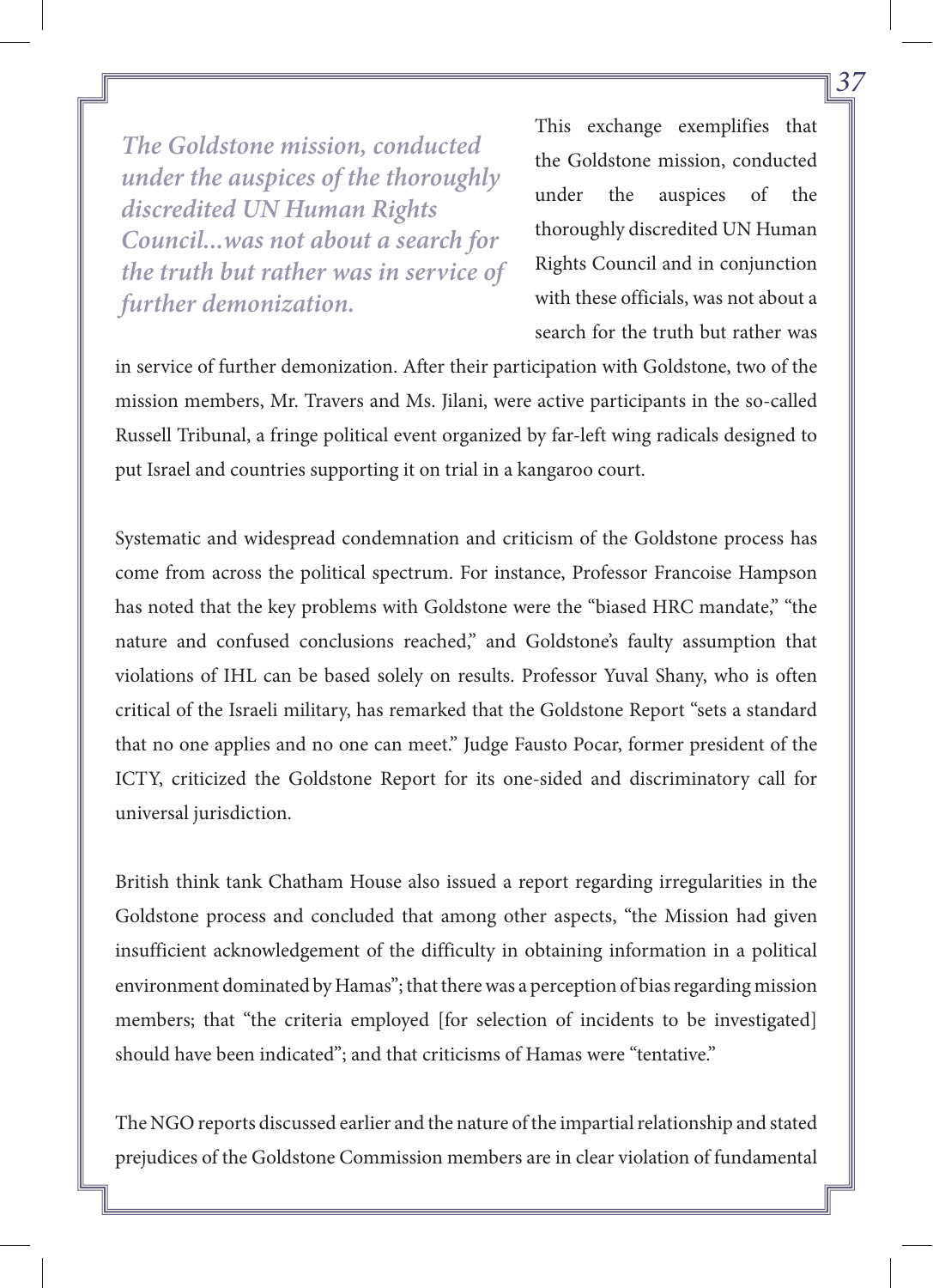ethical standards adopted in the London-Lund Guidelines on International Human Rights Fact Finding Visits by the Human Rights Institute of the International Bar Association. The guidelines specify norms for the composition of such inquiries and appropriate methodologies, including "accuracy, objectivity, transparency and credibility."

*In issuing demands to end the "siege of Gaza," NGOs offer little analysis as to whether such a move will strengthen the hand of Hamas, a terror organization.*

In particular, the London-Lund guidelines state:

- Reports must be clearly objective and properly sourced, and the conclusions in them reached in a transparent manner. … In making their findings the delegation should try to verify alleged facts with an independent third party or otherwise. Where this is not possible, it should be noted.
- The terms of reference must not reflect any predetermined conclusions about the situation under investigation.
- The mission's delegation must comprise individuals who are and are seen to be unbiased. The NGO should be confident that the delegation members have the competence, experience and expertise relevant to the matters pertaining to the terms of reference.

It is most troubling that the motions for discussion today largely rely upon Human Rights Watch, Amnesty International, and the Goldstone Report, repeating their onesided assessments and political advocacy couched in the façade of morality, and ignoring the ethical and methodological deficiencies.

In issuing demands to end the "siege of Gaza," NGOs offer little analysis as to whether such a move will strengthen the hand of Hamas – a terror organization that openly persecutes women, gays, Christians, and apostates, bars free speech, advocates genocide, and seeks to impoverish and repress its own people in the service of its dysfunctional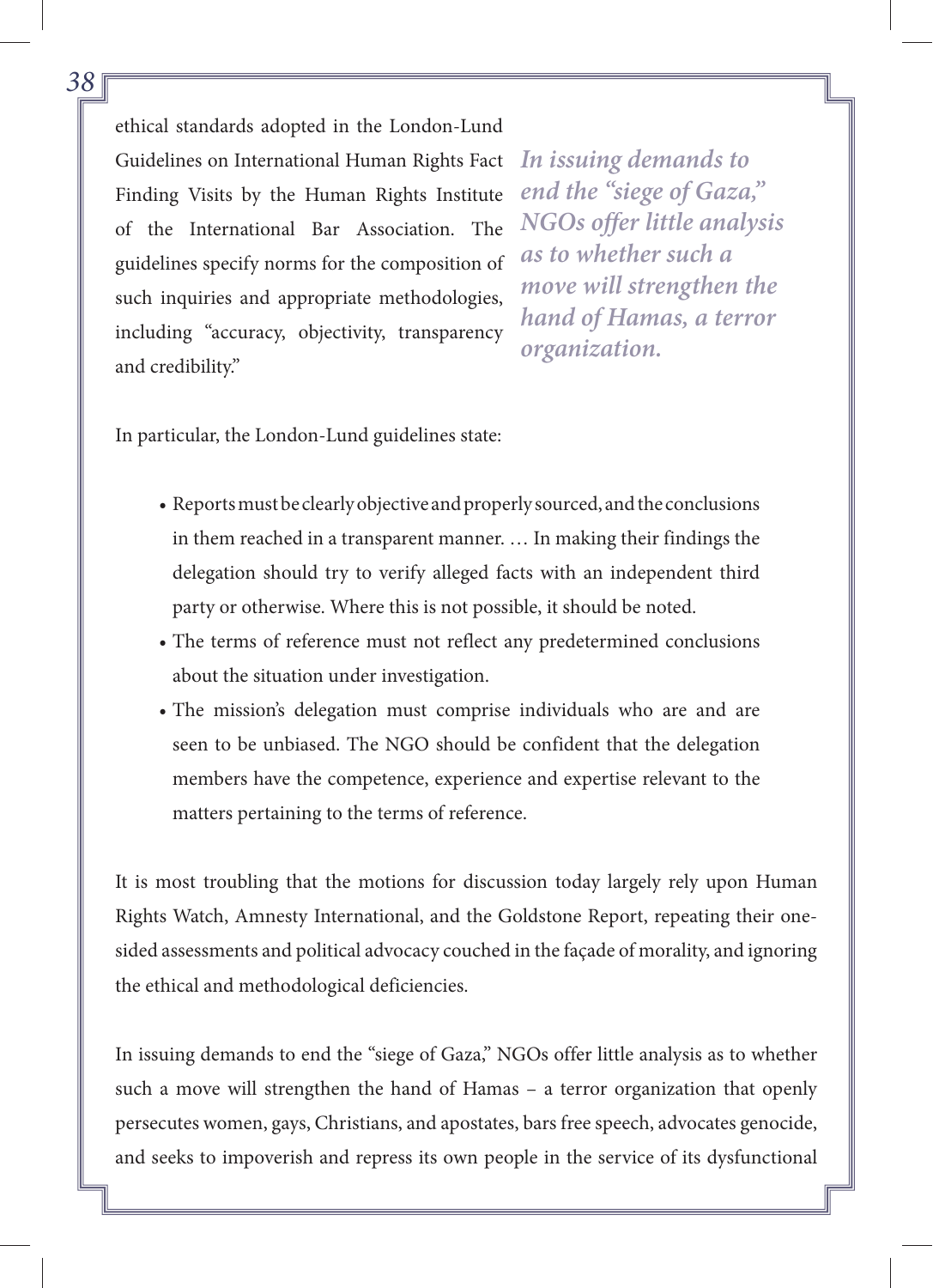political ideology. Little thought is given to whether more moderate Palestinian forces like Mahmud Abbas and Salam Fayaad will be weakened, thereby making peace based on a two-state solution and mutual acceptance far more difficult. Regional impacts of Gaza policy are also ignored, such as the potential for increased influence of Iran and Syria. No solutions are offered as to how Israel can protect its citizens from attacks or how to prevent the smuggling of increasingly sophisticated and lethal arms, which not only threaten the area surrounding Gaza but also Tel Aviv and Jerusalem. These are the difficult and complex questions that must be considered in both a practical and moral framework.

Peace between Israelis and Palestinians is one of the most complex political situations of our time. However, solutions cannot be found when problems are solely viewed through a narrow ideological lens and morality is exploited to promote bias. I hope that my remarks here today have offered another perspective on these issues and raised critical questions that will inform the debate.